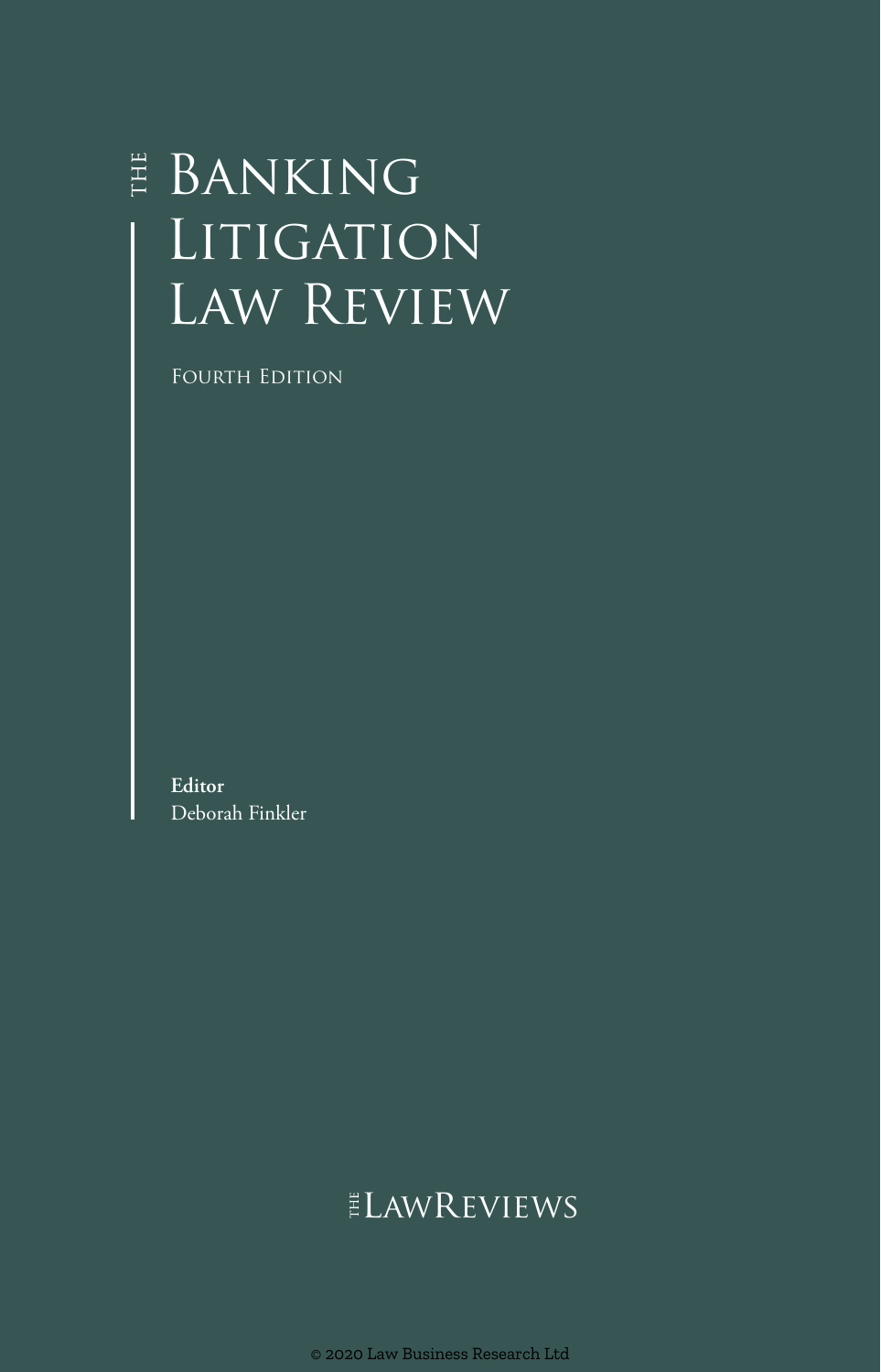# **E BANKING** LITIGATION Law Review

Fourth Edition

Reproduced with permission from Law Business Research Ltd This article was first published in December 2020 For further information please contact Nick.Barette@thelawreviews.co.uk

**Editor** Deborah Finkler

# ELAWREVIEWS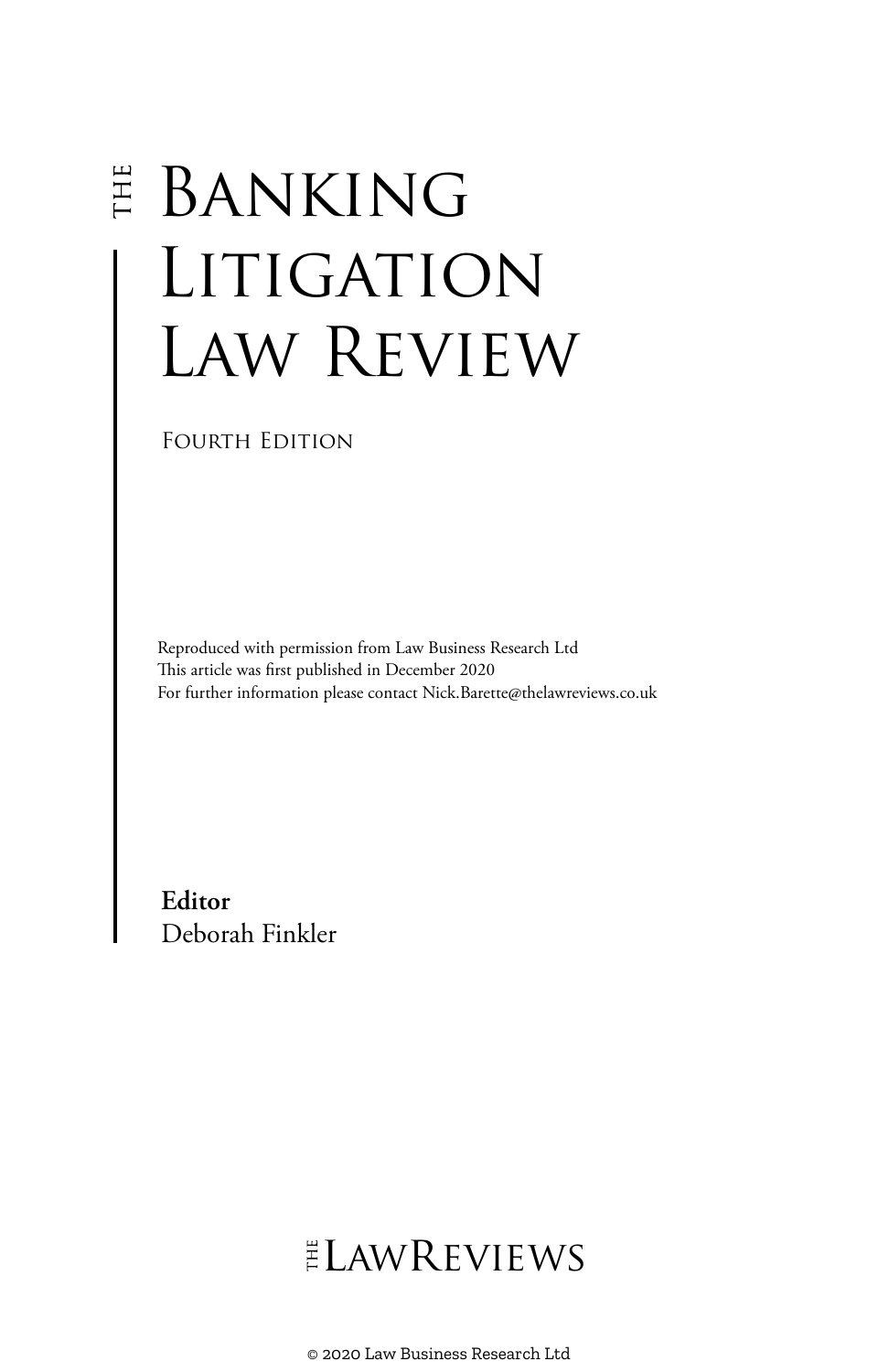#### PUBLISHER Tom Barnes

#### SENIOR BUSINESS DEVELOPMENT MANAGER Nick Barette

BUSINESS DEVELOPMENT MANAGER Joel Woods

SENIOR ACCOUNT MANAGERS Pere Aspinall, Jack Bagnall

ACCOUNT MANAGERS Olivia Budd, Katie Hodgetts, Reece Whelan

PRODUCT MARKETING EXECUTIVE Rebecca Mogridge

> RESEARCH LEAD Kieran Hansen

EDITORIAL COORDINATOR Tommy Lawson

PRODUCTION AND OPERATIONS DIRECTOR Adam Myers

> PRODUCTION EDITOR Felicia Rosas

> > SUBEDITOR Martin Roach

CHIEF EXECUTIVE OFFICER Nick Brailey

Published in the United Kingdom by Law Business Research Ltd, London Meridian House, 34–35 Farringdon Street, London, EC4A 4HL, UK © 2020 Law Business Research Ltd www.TheLawReviews.co.uk

No photocopying: copyright licences do not apply. The information provided in this publication is general and may not apply in a specific situation, nor does it necessarily represent the views of authors' firms or their clients. Legal advice should always be sought before taking any legal action based on the information provided. The publishers accept no responsibility for any acts or omissions contained herein. Although the information provided was accurate as at November 2020, be advised that this is a developing area. Enquiries concerning reproduction should be sent to Law Business Research, at the address above. Enquiries concerning editorial content should be directed to the Publisher – tom.barnes@lbresearch.com

ISBN 978-1-83862-436-1

Printed in Great Britain by Encompass Print Solutions, Derbyshire Tel: 0844 2480 112

© 2020 Law Business Research Ltd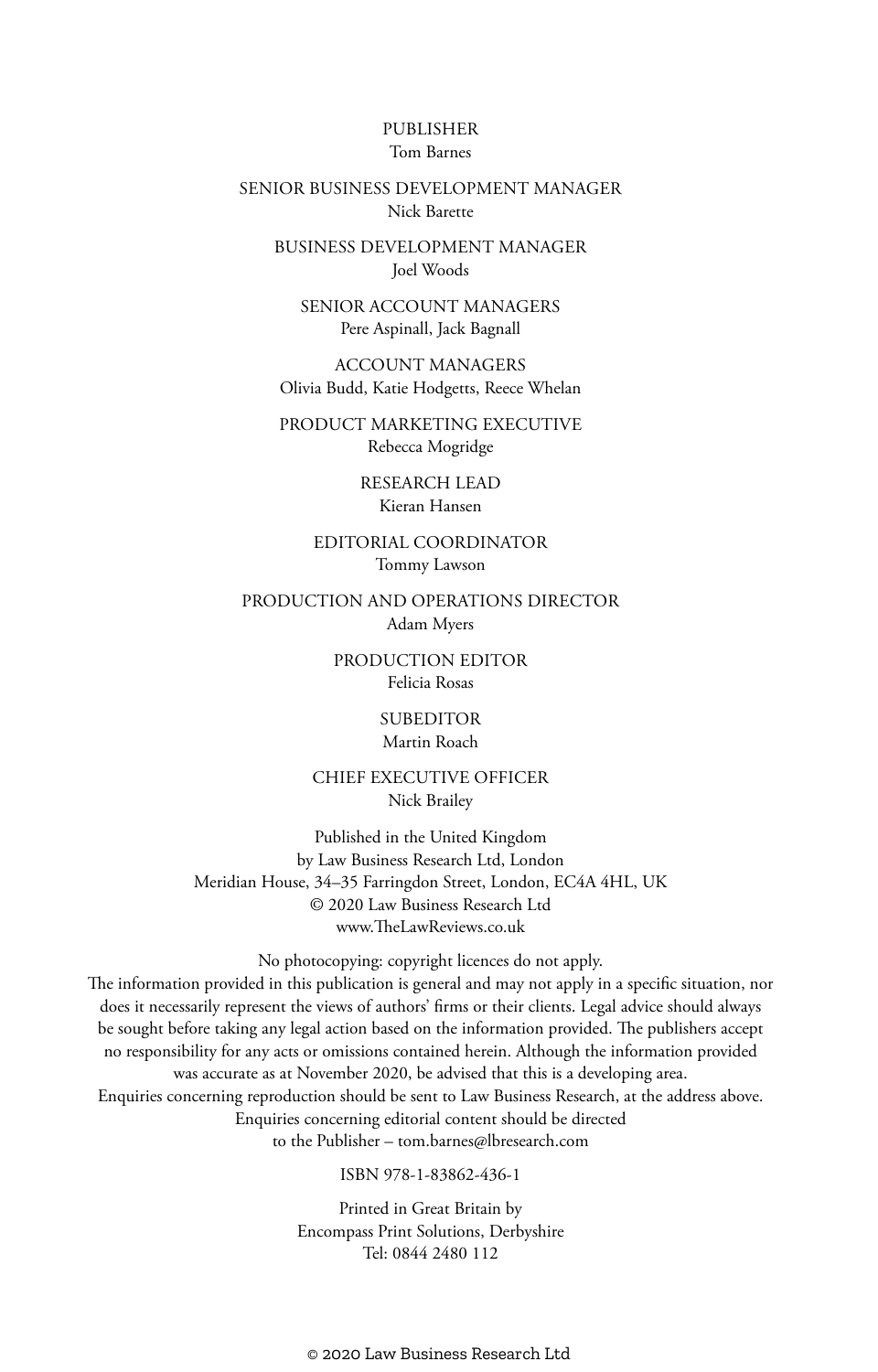# ACKNOWLEDGEMENTS

The publisher acknowledges and thanks the following for their assistance throughout the preparation of this book:

BGP LITIGATION

#### BORDEN LADNER GERVAIS LLP (BLG)

CERHA HEMPEL

#### CLEARY GOTTLIEB STEEN & HAMILTON LLP

#### GILBERT + TOLBERT

#### KANTENWEIN

#### NAGASHIMA OHNO & TSUNEMATSU

PÉREZ-LLORCA

#### PINHEIRO NETO ADVOGADOS

#### SÉRVULO & ASSOCIADOS

#### SLAUGHTER AND MAY

#### TALWAR THAKORE AND ASSOCIATES

#### WOLF THEISS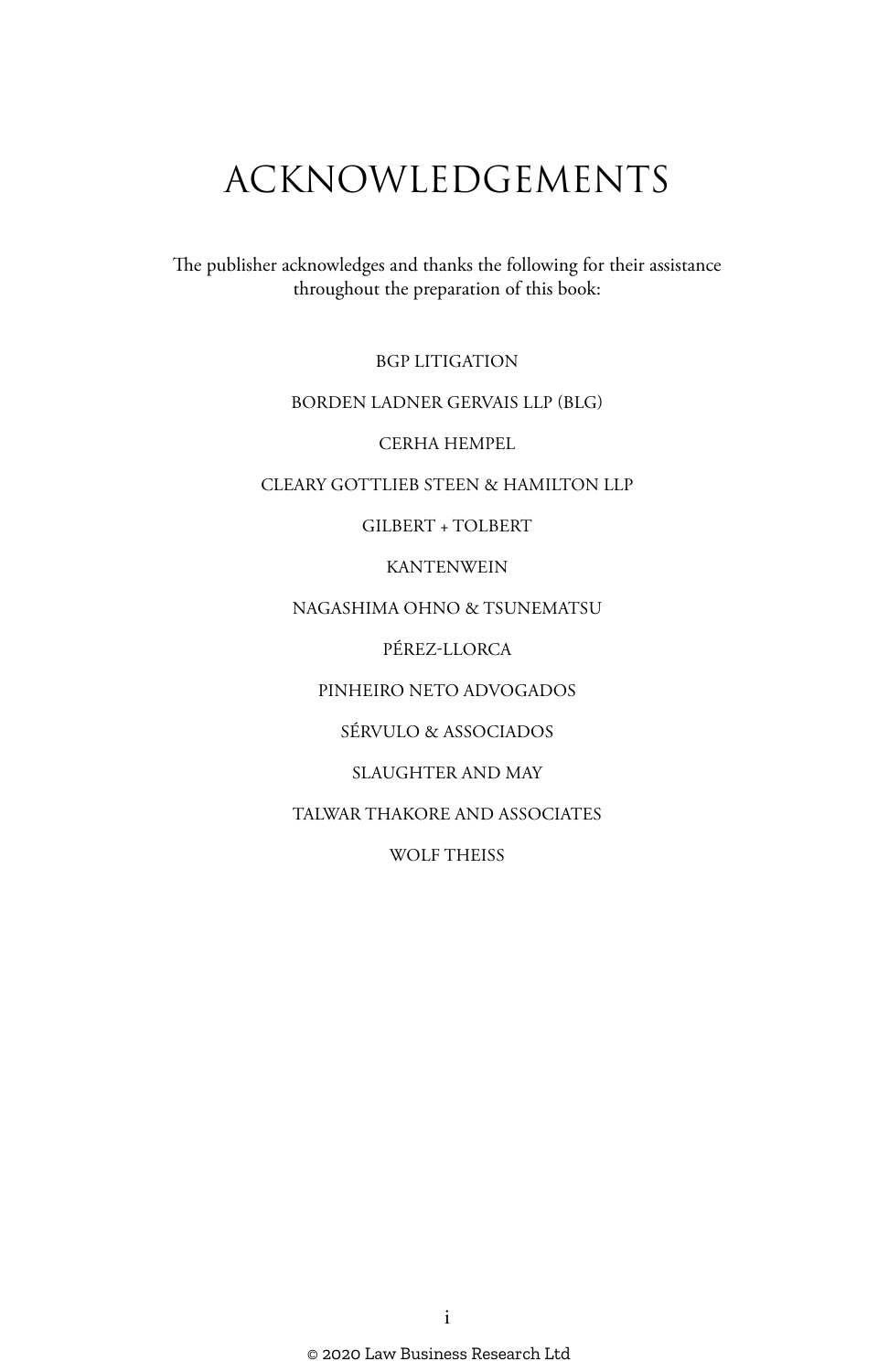# CONTENTS

| Deborah Finkler |                                                                                                          |  |
|-----------------|----------------------------------------------------------------------------------------------------------|--|
| Chapter 1       |                                                                                                          |  |
|                 | Richard Harris, Philippa Hofbrucker, Kasia Dziadosz-Findlay, Dominic Eberl and<br><b>Bradley Edwards</b> |  |
| Chapter 2       |                                                                                                          |  |
|                 | Holger Bielesz, Paul Krepil and Florian Horak                                                            |  |
| Chapter 3       |                                                                                                          |  |
|                 | José Luiz Homem de Mello, Pedro Paulo Barradas Barata and Sasha Roéffero                                 |  |
| Chapter 4       |                                                                                                          |  |
|                 | Graeme A Hamilton, Mathieu Lévesque and D Ross McGowan                                                   |  |
| Chapter 5       |                                                                                                          |  |
|                 | Marcus van Bevern                                                                                        |  |
| Chapter 6       |                                                                                                          |  |
|                 | Wynne Mok                                                                                                |  |
| Chapter 7       |                                                                                                          |  |
|                 | Sonali Mahapatra and Tanay Agarwal                                                                       |  |
| Chapter 8       |                                                                                                          |  |
|                 | Hironobu Tsukamoto and Hiroyuki Ebisawa                                                                  |  |
| Chapter 9       |                                                                                                          |  |
|                 | Manuel Magalhães, Mafalda Ferreira Santos, Francisco Boavida Salavessa and<br>Maria José Lourenço        |  |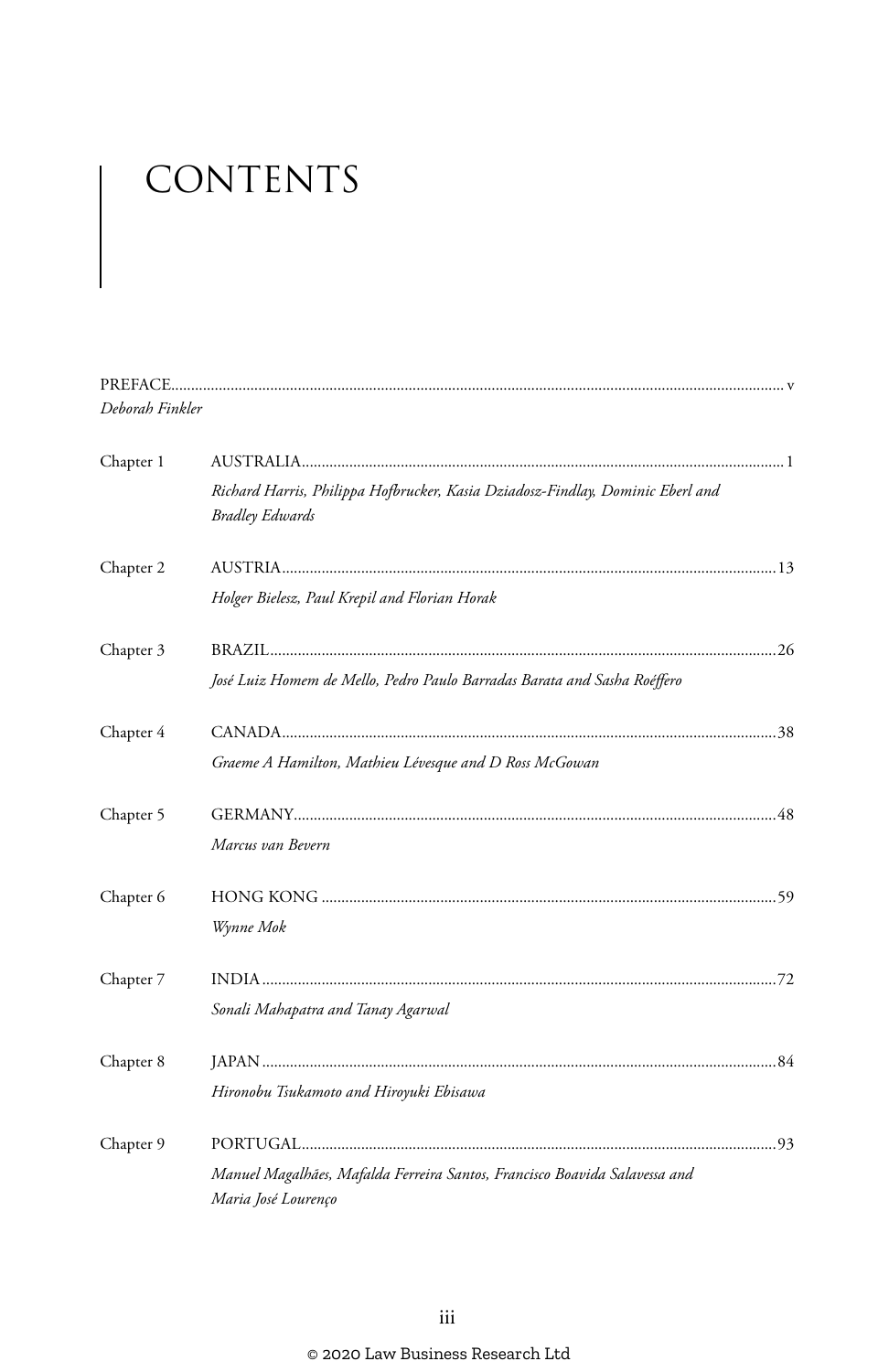| Chapter 10 |                                                        |  |
|------------|--------------------------------------------------------|--|
|            | Dmitriy Bazarov, Anton Pomazan and Alexandra Alfimova  |  |
| Chapter 11 | Javier Izquierdo and Marta Robles                      |  |
| Chapter 12 | Deborah Finkler and Liu Hui                            |  |
| Chapter 13 | Jonathan I Blackman, Pascale Bibi and Vishakha S Joshi |  |
| Appendix 1 |                                                        |  |
| Appendix 2 |                                                        |  |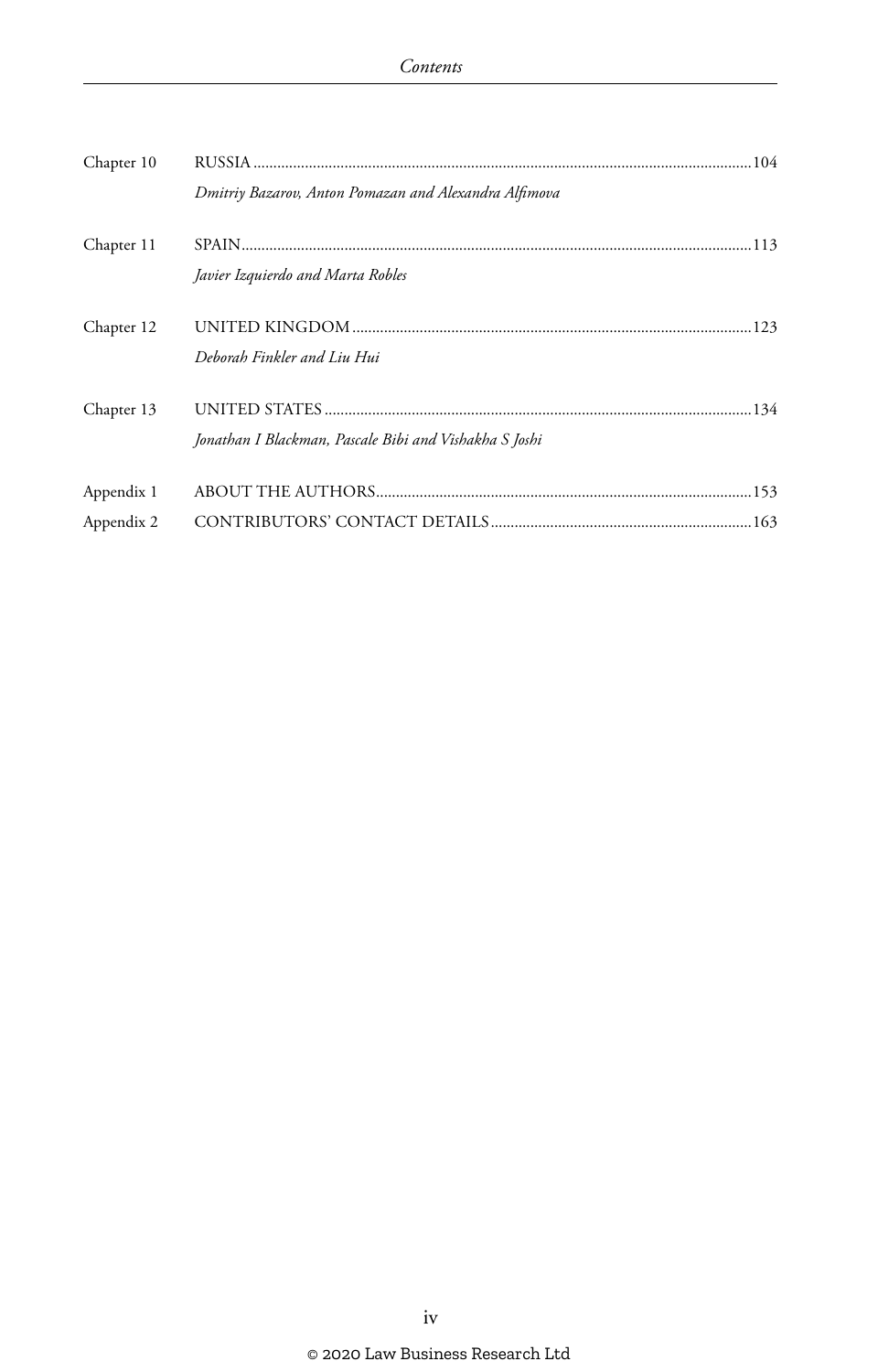# PREFACE

This year's edition of *The Banking Litigation Law Review* demonstrates that litigation involving banks shows little sign of slowing and continues to evolve.

Disputes that have arisen in the past year cover a broad spectrum, from claims by consumers against banks (relating to losses incurred either to the bank or to third parties) to claims by banks for the recovery of loans and the enforcement of guarantees. Cross-border issues frequently arise, with banking litigation continuing to be a key area of focus for international commercial litigation.

One of the major challenges of 2020 has, of course, been covid-19, and this year has demonstrated the resilience and flexibility of court systems around the world, including in the UK, in adapting their procedures in order to minimise disruption to the administration of justice. At the time of writing, the 'new normal' in many jurisdictions now provides for virtual hearings (including remote witness evidence) and electronic trial bundles as a default. This enforced experiment seems likely to have a lasting impact on court procedures around the world. While it is likely that trials involving witness evidence will revert to being largely in person, the need to do so for many procedural applications is less obvious. In any event, it is to be hoped that some of the positive aspects of operating remotely – for example the reduction in the amount of paper used – are here to stay.

A continuing trend is the increase in the use of class or multi-party actions and representative claims. Although often perceived as a predominantly US phenomenon, the past year has seen growth in the use of class actions within non-US jurisdictions, particularly in the UK, Canada and Australia. Whether this rise is the precursor to a worldwide adoption will depend on a number of factors, including any new mechanisms for group actions that are adopted in countries where they did not previously exist and the way courts in different jurisdictions react to such new actions. In the UK, for example, judgment is keenly awaited in a Supreme Court case that is expected to play a key role in clarifying the operation of a new collective proceedings regime and, depending on its outcome, either energise or curtail the growth of competition class actions in the UK. Related to the rise of group actions, one potential area of reform is third party litigation funding (a frequent driver of such actions). Recent regulatory reforms in Australia means that litigation funders are now required to hold a licence and must comply with the same conduct obligations to which banks and other credit providers are subject, including the requirement to provide their licensed 'financial services' efficiently, honestly and fairly. It will be interesting to see whether other jurisdictions follow suit.

The preface to last year's edition highlighted the concern that claimants will seek to use data protection legislation, including the General Data Protection Regulation (GDPR) in the European Union, as a tool in litigation, and noted that this concern is only likely to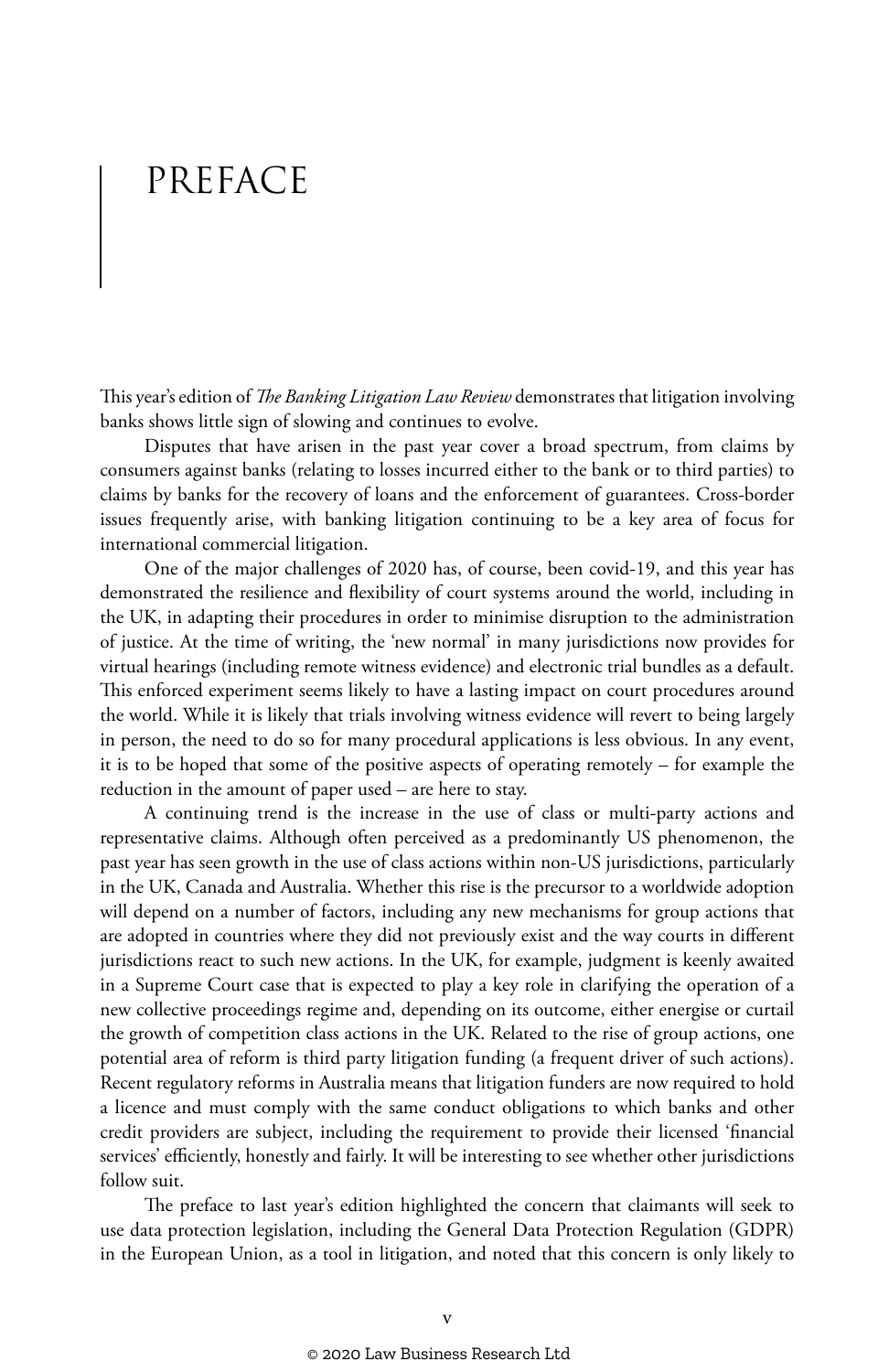grow. The rise of UK class action cases for damages resulting from data breaches in the past year reinforces the importance of banks managing such risks, both in a regulatory and in a litigation context. Set against the background of increasingly litigious and well-funded claimants, and considering the extensive volume of personal data that banks hold, the need for adequate systems and controls to protect the data of consumers and employees is ever more vital.

At the time of writing, the Brexit transition period is drawing to an end, and nobody is any closer to being able to say what the political or economic impact of Brexit will be. The prospect of the transition period ending with no deal is a real possibility, and it remains to be seen whether the UK can agree a deal with the European Union in the time available. The UK government has declared its intention to sign up to either or both of the 2007 Lugano Convention and 2005 Hague Convention on Choice of Court Agreements, but unless and until that happens there remains a degree of uncertainty over jurisdiction and the enforcement of judgments.

Overall, 2020 has no doubt been a tumultuous year for many. As the year approaches its end, there are some reasons for optimism: global stock markets surged following the results of the US 2020 presidential elections and news of significant strides being made in the development of a covid-19 vaccine. Nevertheless, a substantial amount of political and economic uncertainty remains. Moving forward, the prospect of an unknown future legal landscape in the UK, and to an extent in the remainder of the EU, following Brexit and the continuing effect of covid-19 on the world economy (which may well persist long after the virus itself has been contained) can be expected to generate disputes in the banking sector for a long time to come.

#### **Deborah Finkler**

Slaughter and May London November 2020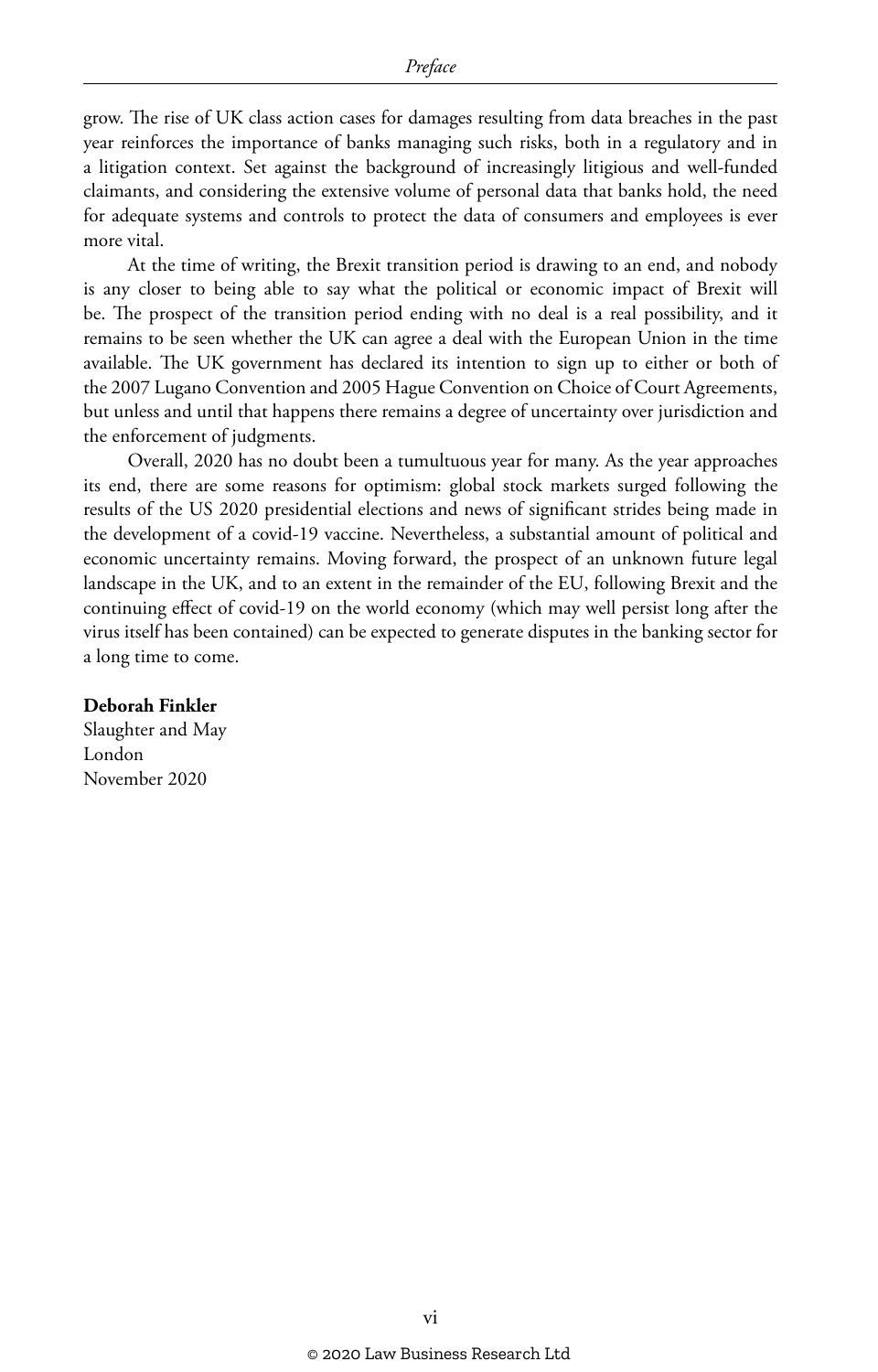**Chapter 5**

## GERMANY

*Marcus van Bevern*<sup>1</sup>

#### **I OVERVIEW**

The year 2020 was, and still is, the year of the covid-19 pandemic. Curfews and other lockdown measures have reached the courtrooms. Hearings have been delayed or completely cancelled, and digitisation received a boost.

Most civil law cases in 2020, however, have had nothing to do with the pandemic. After a decade of low interest rates, a significant number of disputes decided by the Federal High Court (BGH) concerned the rescission of consumer loans after borrowers had revoked the underlying loan agreements, in order to benefit from lower interest rates.

Nevertheless, the turmoil caused by the pandemic will most likely hit the financial industry, even if it is with some delay. In addition to the immediate impacts of the recession, such as increasing insolvencies, it is likely that interest rates will remain at a low, or even negative, level, one that has remained the same since the financial crisis. The financial industry in Germany will therefore continue to struggle with the same problems that have been witnessed in the last 10 years, yet presently in an even more challenging environment.

In 2019 and 2020, the trend towards increased collective redress continued unabated.

#### **II SIGNIFICANT RECENT CASES**

#### **i Unwinding of consumer loans – dispute between the Federal German High Court and the European Court of Justice**

In recent years, a number of cases dealing with revocation and unwinding of consumer loan agreements have preoccupied the courts. These lawsuits were based on the non-compliance of revocation instructions issued by the banks with consumer protection laws. If the instruction was flawed, the borrower was entitled to unwind the consumer loan for an unlimited period, even after the loan itself was already repaid.2 Once the loan agreement was revoked, all payments (including interest payments) had to be unwound and the borrower only had to pay a loss-of-use indemnification. The economic rationale was the policy of low interest rates inducing consumers to unwind existing high interest rate loan agreements and secure lower market rates instead. Thus, these claims retroactively subverted the banks' interest calculation.

<sup>1</sup> Marcus van Bevern is a partner at Kantenwein. The author would like to thank associate Lisa Maria Oettig for her support in the preparation of this chapter.

<sup>2</sup> BGH, judgment of 12 July 2016, court reference: XI ZR 564/15.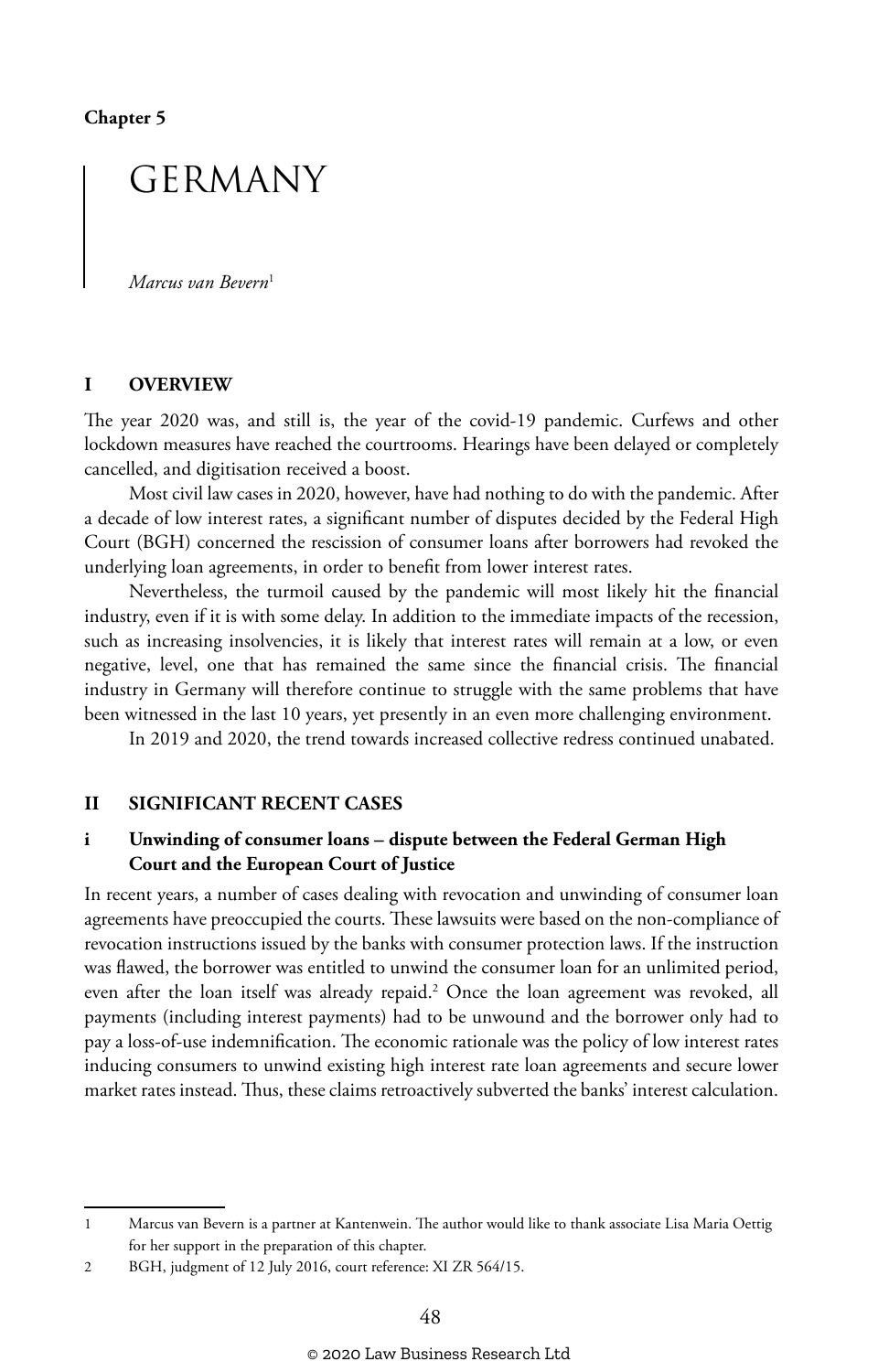The first cases date back as early as the beginning of the 1990s.<sup>3</sup> In 2019 and 2020, these cases still constitute more than 60 per cent of all cases decided by the banking senate of the BGH.

In July 2010, in order to facilitate the banks' attempts to comply with the law, the German lawmaker issued a pre-formulated model instruction,<sup>4</sup> which was used by a number of banks. Subsequently, courts of lower instance expressed doubts as to whether the model instruction complied with the EU consumer credit directive. The argument was that the instruction was unclear because it included a cross reference to the German Civil Code regarding the necessary information, instead of expressively listing such information. However, the BGH decided in 2012 that the cross-reference was sufficiently clear and perspicuous for the consumer.5

In March 2020, upon a request for a preliminary ruling under Article 267 TFEU submitted by the Regional Court of Saarbrücken, Germany, the European Court of Justice disagreed with the finding of the BGH. The ECJ held that the consumer credit directive requires that loan agreements specify the information and that a mere reference to provisions of national law (known as 'cascading reference') is not sufficient.<sup>6</sup>

In numerous decisions, however, the BGH refused to follow the ECJ. The BGH argued that the ECJ did not have the jurisdiction to answer the questions in dispute because the consumer credit directive did not apply to credit agreements secured by mortgages. Therefore, the case had to be decided on the merits solely in accordance with German law, which was clear and unambiguous that a bank making use of a model instruction pre-formulated by the lawmaker could rely on its legality (known as 'fiction of legality').7 Because there is no direct appeal to the ECJ, the BGH will likely have the last word.

There are also a number of cases where the BGH held that the consumers forfeited their right of withdrawal. This applied in particular in cases where the revocation was declared after the loan had already been repaid and the bank had released the security to the borrower.<sup>8</sup>

In summary, the BGH has applied an increasingly restrictive approach regarding the unwinding of consumer loans.

#### **ii Arrangement fees and charges**

In 2020, the BGH maintained its restrictive approach against standard fees charged by the banks, in particular with respect to the arrangement fees usually charged in the context of loan agreements. Already in 2014, the BGH had decided that such fees provided for in consumer loan agreements are invalid, if the fee arrangement constitutes a pre-formulated

<sup>3</sup> BGH, judgment of 8 July 1993, court reference; I ZR 202/91.

<sup>4</sup> Art. 247 section 6 annex 6 Introductory Code to the German Civil Code.

<sup>5</sup> BGH, judgment of 15 August 2012, court reference: VIII ZR 378/11; confirmed by judgment of 22 November 2016, court reference: XI ZR 343/15.

<sup>6</sup> CJEU, judgment of 26 March 2020, court reference: C-66/19.

<sup>7</sup> BGH, resolution of 19 March 2019, court reference: XI ZR 44/18; resolutions of 31 March 2020, court references: XI ZR 198/19, XI ZR 299/19 and XI ZR 581/18; resolutions of 26 May 2020, court references XI ZR 103/19, XI ZR 117/19, XI ZR 213/19, XI ZR 252/19, XI ZR 261/19, XI ZR 262/19, XI ZR346/19, XI ZR 359/19, XI ZR 372/19, XI ZR 413/19, XI ZR 424/19, XI ZR 428/19, XI ZR 434/19, XI ZR 444/19, XI ZR 458/19, XI ZR 514/19, XI ZR 541/19, XI ZR 569/19, XI ZR 570/19, XI ZR 64/19, XI ZR 65/19 and XI ZR 98/19.

<sup>8</sup> BGH, judgment of 21 January 2020, court reference: XI ZR 465/18; resolution of 23 January 2018, court reference: XI ZR 298/17; resolution of 3 December 2019, court reference: XI ZR 100/19.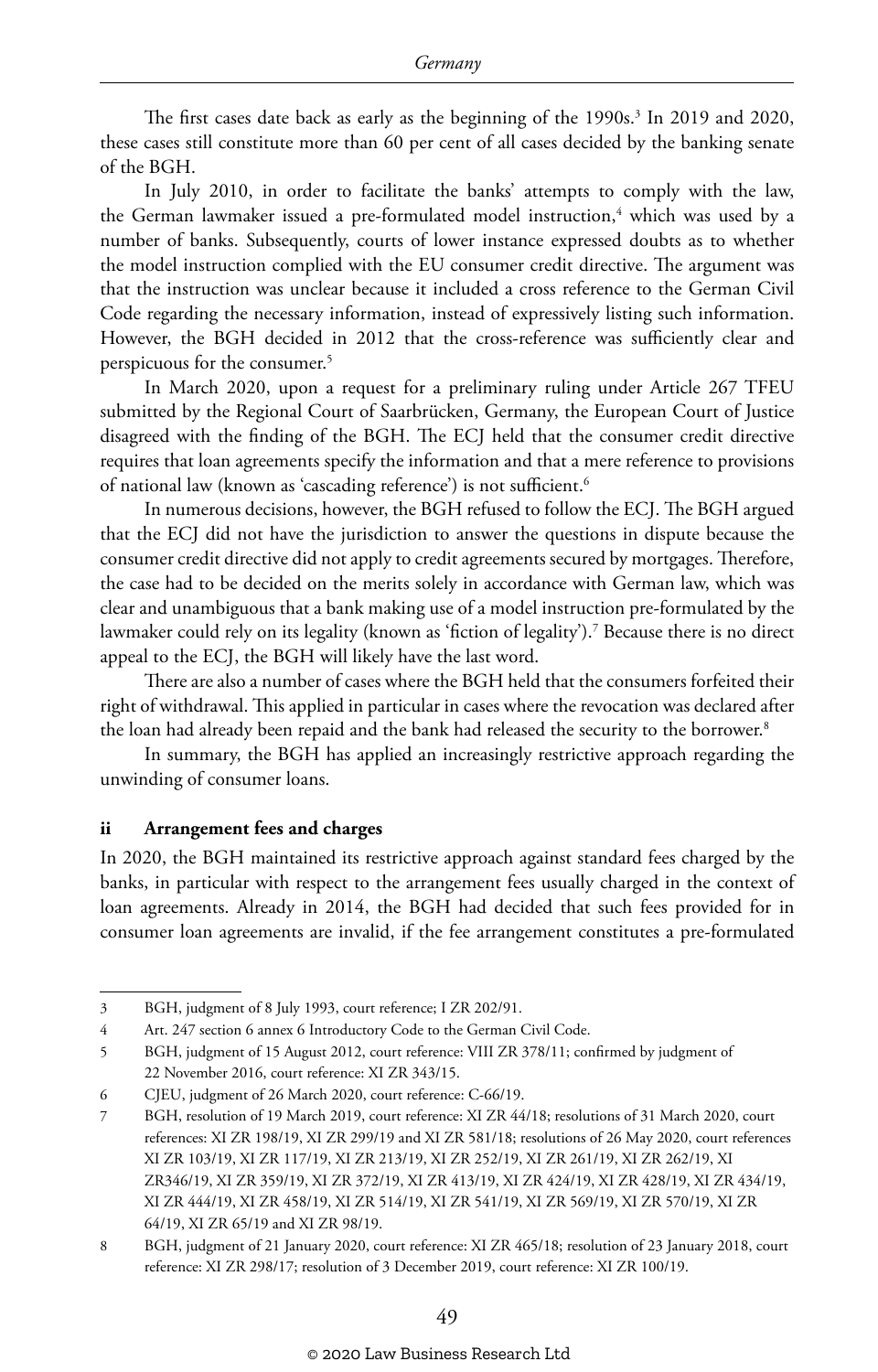standard term of business as opposed to being individually negotiated.9 According to the law on standard business terms, courts may scrutinise the content of pre-formulated standard business terms and declare such terms to be invalid, if they find that the party imposing the terms unreasonably disadvantages the other party by unilaterally deviating from what is provided for in the relevant code. In 2017, the Court applied the same view to B2B-cases.<sup>10</sup>

Following these decisions, the Court clarified a number of follow-up questions. Inter alia, it decided that the mere denomination of the fee, as well as a standard clause containing the borrower's confirmation that the fee had been individually negotiated, is irrelevant for the classification of the clause. The court held that such confirmation also violates the law on standard business terms, which prohibits factual confirmations and shifting the burden of evidence to the customer in standard terms. Rather, the bank would have to provide evidence that the clause was actually negotiated individually. This would require the customer to have an actual alternative for conditions without a fee.<sup>11</sup> Furthermore, the court held that the fact that other clauses in the respective loan agreement had been individually negotiated was irrelevant. Rather, the bank would have to provide evidence that the fee clause in dispute was the result of the negotiation.<sup>12</sup>

Banks' attempts to circumvent the economic effects of these decisions range from concluding separate fee agreements governed by another choice of law or waiver agreements where the borrower waives the right to claim repayment of the fee. However, the banks' attempts seemingly have not been scrutinised by the courts yet. As a result, a significant risk remains that any kind of fee arrangements in the context of loan agreements are invalid.

#### **iii Cum-Ex Transactions**

German authorities are continuing their efforts investigating and prosecuting cum-ex transactions. The relevant transactions had been carried out between 2005 and 2011 in Germany as well as other European countries and had essentially led to fiscal authorities repaying or setting-off capital yield tax multiple times despite the tax had only been paid once. According to estimates, German prosecutors now pursue 600–750 suspects. Multiple banks are expected to be ordered to hand over profits they made from participating in cum-ex transactions in one way or another.

The first criminal trial against two former London bankers ended on 18 March 2020. The Bonn district court found the men guilty of tax evasion and aiding and abetting tax evasion respectively.13 As both of them had been highly co-operating, they received relatively mild suspended jail sentences. The court also ordered one of them to pay back €14 million he had made from the trades. In addition, courts will decide on the criminal liability of tax consultants who provided expert opinions attesting that the transactions complied with German tax law at the time. Moreover, the court ordered a private bank to repay its profit plus interest to the German tax authorities. Four other financial service providers, which had been initially included in the trial, had been later excluded, in order to expedite the

<sup>9</sup> BGH, judgment of 13 May 2014, court reference: XI ZR 405/12.

<sup>10</sup> BGH, judgment of 4 July 2017, court reference: XI ZR 562/15.

<sup>11</sup> BGH, judgment of 19 February 2019, court reference: XI ZR 562/17.

<sup>12</sup> BGH, resolution of 19 March 2019, court reference: XI ZR 9/18.

<sup>13</sup> LG Bonn, judgment dated 18 March 2020, court reference: 213 Js 41/10 – 1/19.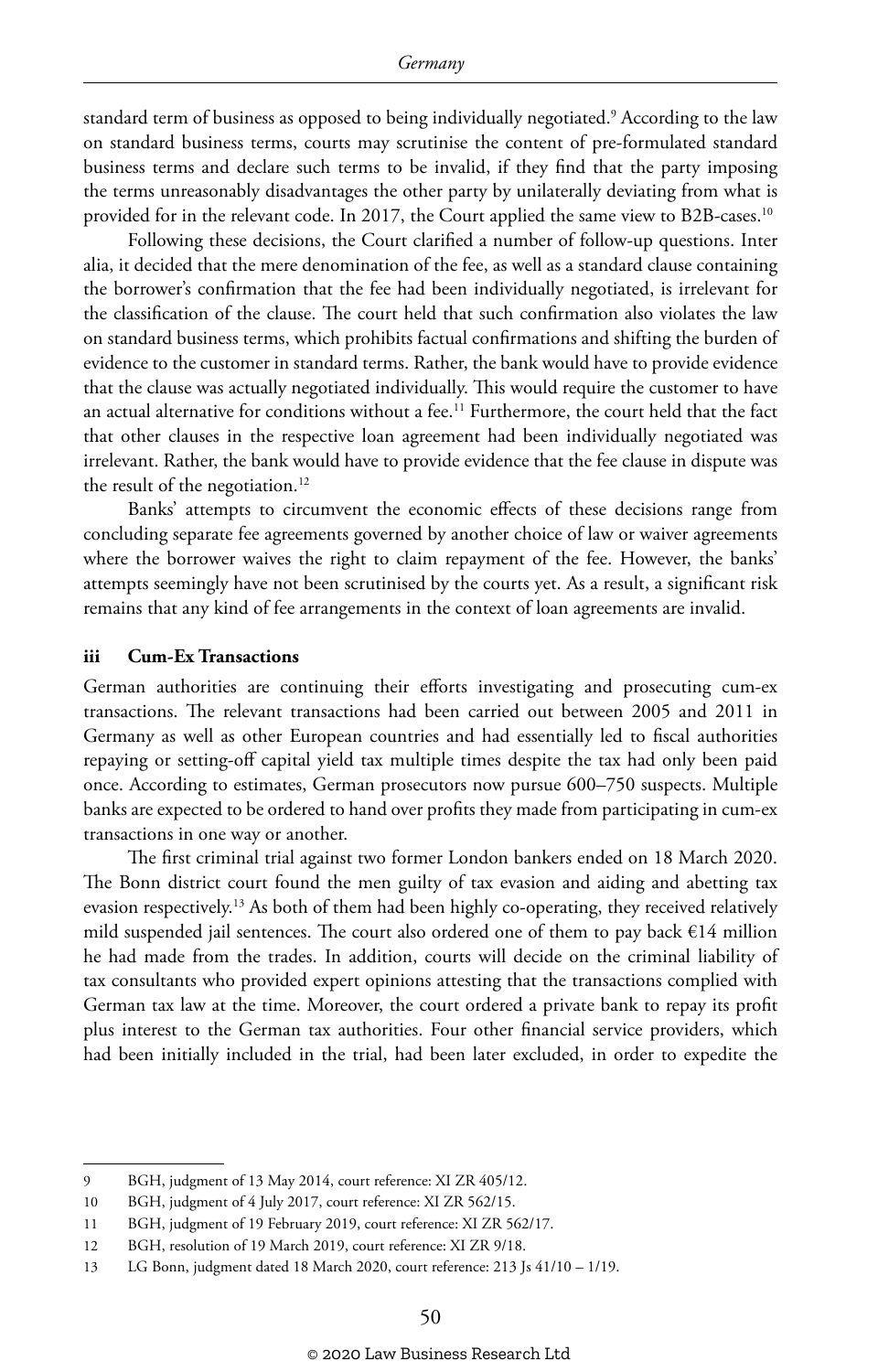proceedings due to the covid-19 outbreak. Owing to an appeal against the verdict, the German Federal Supreme Court will give the final ruling on the matter. More proceedings against the excluded parties and other players are expected to come.

German fiscal authorities also seem to be focusing on custodian banks involved in cum-ex transactions and holding them liable for not complying with their obligations provided for in the German Income Tax Code. At this stage, it is unclear whether custodian banks were actually and actively involved in cum-ex transactions or whether they only fulfilled their statutory obligations without knowing that they played a part in the tax scheme of other players.

The Frankfurt Higher Regional Court overturned a first instance judgment awarding a €22.9 million damage claim to German bank Helaba.14 The court rejected Helaba's argument that defendant Société Général had a secondary obligation under a sales contract to provide buyer Helaba with the possibility to set-off taxes in the amount of the difference between the net and gross dividend. According to the court, the statutory obligation of the custodian bank of the buyer to withhold and pay capital yield tax is not a contractual obligation vis-àvis the buyer of the stocks. The coincidence of the seller and the custodian bank on the sell-side being the same legal person does not justify an extension of the seller's obligations vis-à-vis the buyer. The Frankfurt Higher Regional Court allowed a further appeal to the German Federal Supreme Court.

Finally, the Cologne Fiscal Court decided that a buyer purchasing shares over the dividend record date OTC from a short seller does not become the beneficial owner of the shares at the time the parties concluded the sales contract.<sup>15</sup> Thus, the buyer does not have a right to set-off capital yield tax, which has been withheld and paid with regard to the dividend. The tax set-off mechanism provided for in the German Income Tax Act does not allow a multiple reimbursement of capital yield tax that had only been withheld and paid once. The Cologne Fiscal Court allowed the appeal to the German Federal Tax Court. Generally, the tax proceeding before the Cologne Fiscal Court is considered as a model proceeding for multiple other similar cases pending before the Federal Tax Office.

#### **III RECENT LEGISLATIVE DEVELOPMENTS**

#### **i Introduction of a European Prosecution Authority**

In the near future, an independent, decentralised authority will prosecute crimes against the EU's financial interests. In June 2017, 20 EU member states had already agreed on the establishment of the new authority.<sup>16</sup> The newly appointed European Public Prosecutor, who will focus on corruption, fraud and money laundering issues, will assume office at the end of 2020. The German Federal Parliament approved the law on 28 May 2020.

<sup>14</sup> OLG Frankfurt, judgment dated 2 July 2020, court reference: 1 U 111/18.

<sup>15</sup> FG Köln, judgment dated 19 July 2019, court reference: 2 K 2672/17.

<sup>16</sup> See Council Regulation (EU) 2017/1939 of 12 October 2017.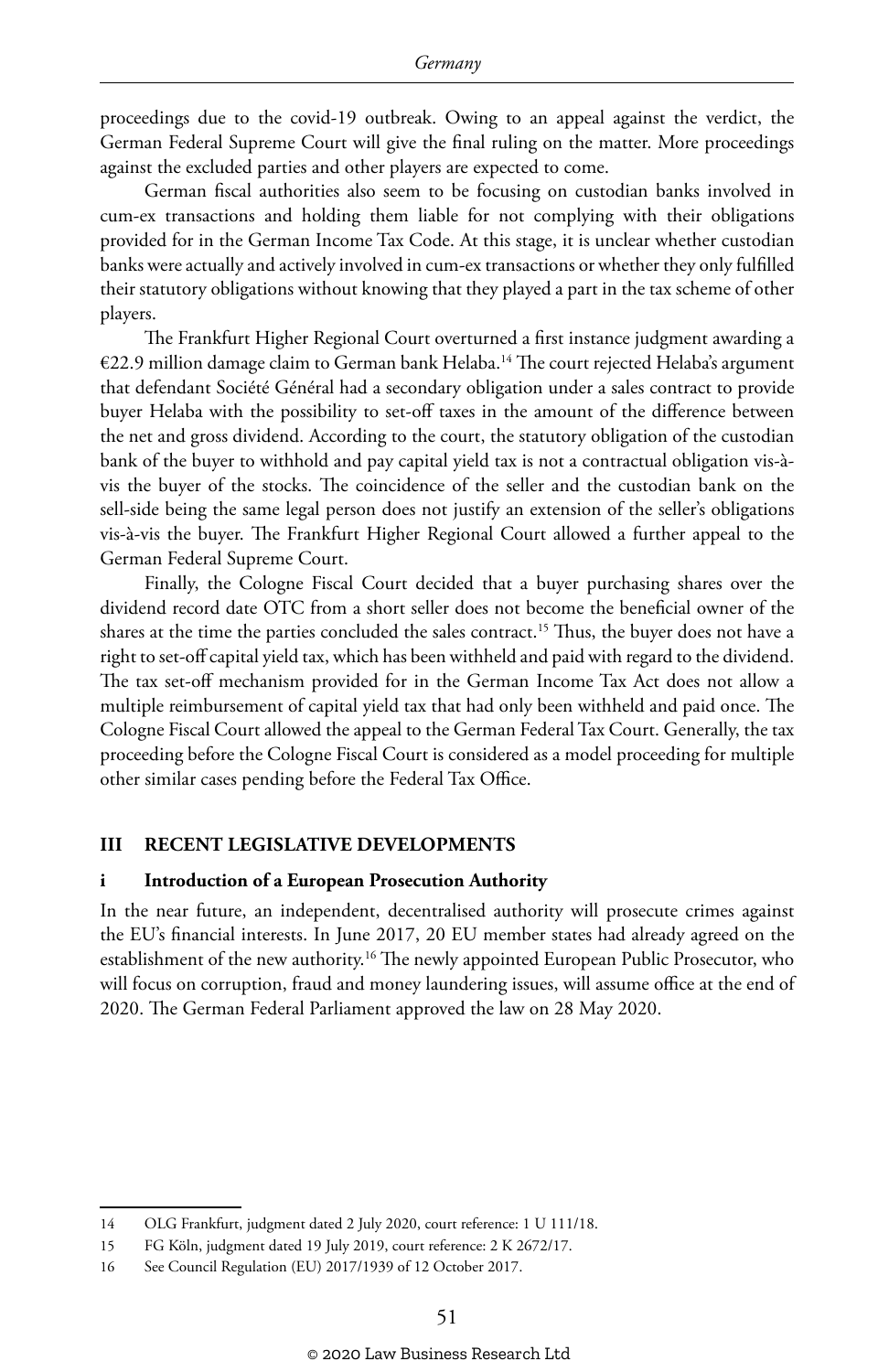#### **ii Insolvency law**

As of 1 July 2020, the German Federal Government decided that, in the future, overly indebted companies and consumers will be able to exit bankruptcy after a maximum of three years.<sup>17</sup> The new regulation is part of the Federal Government's economic and crisis management pact. In light of the economic consequences of the covid-19 pandemic, honest debtors shall be given the opportunity to make a fresh start. The new regulation also implements the requirements of the EU directive on restructuring and insolvency in the area of debt relief. The instrument of debt relief allows debtors, subject to certain conditions, to discharge unpaid debts to their creditors. Previously, the period used to be six years. The shortened three-year procedure will apply to all procedures commenced on or after 1 October 2020. The regulation will apply to consumers until 30 June 2025 and will then be reviewed.

#### **iii Amendment to the Foreign Trade and Payments Act**

On 18 June 2020, the German Federal Parliament amended the Foreign Trade and Payments Act in order to prevent information leaks or technology transfer that can have serious consequences for public order and security in Germany.<sup>18</sup> The amendment essentially implements the EU screening regulation that came into force in 2019. The new rules will apply to the acquisition of companies or shares by investors from outside the EU.

The amendment tightens the examination of foreign investments. Specifically, the test criterion of an 'expected impairment' of public order or security will apply to future foreign investments. Furthermore, any notifiable acquisition will be 'pending ineffective' as long as the investment review is ongoing.

#### **IV CHANGES TO COURT PROCEDURE**

In recent years, the German legislator added some elements of collective redress to the civil procedure, which traditionally had been strictly bipartisan. In 2005, the legislator adopted the Act on Model Case Proceedings in Disputes under Capital Markets Law aiming at providing declaratory relief to a specific number of claimants regarding preliminary questions in capital markets disputes. In 2018, the Act on Model Declaratory Actions came into effect, which allows consumer protection agencies to initiate model proceedings against private companies, in order to determine certain preliminary questions with binding effect for the claims consumers may have against the company. Both instruments are limited, either with respect to the parties who may use the instrument or with respect to the matter in dispute. Both of them have in common the fact that they only allow the determination of preliminary questions, that determination being the basis only for each subsequent individual claim; in other words, each claimant still has to establish the individual prerequisites of its own claim (e.g., amount of damages and causation).

The legal industry is still in the process of gaining experience with these actions. One of the first model proceedings concerned Diesel-Gate and was initiated against Volkswagen and was terminated by an out-of-court settlement agreement. Another model proceeding

<sup>17</sup> See www.bundesregierung.de/breg-de/service/gesetzesvorhaben/restschuldbefreiungsverfahren-1765118.

<sup>18</sup> See www.bundesregierung.de/breg-de/suche/aussenwirtschaftsgesetz-1739866; www.bmwi.de/Redaktion/ DE/Pressemitteilungen/2020/20200408-altmaier-investitionen-in-sicherheitssensiblen-bereichenkoennen-umfassender-und-vorausschauender-geprueft-werden.html.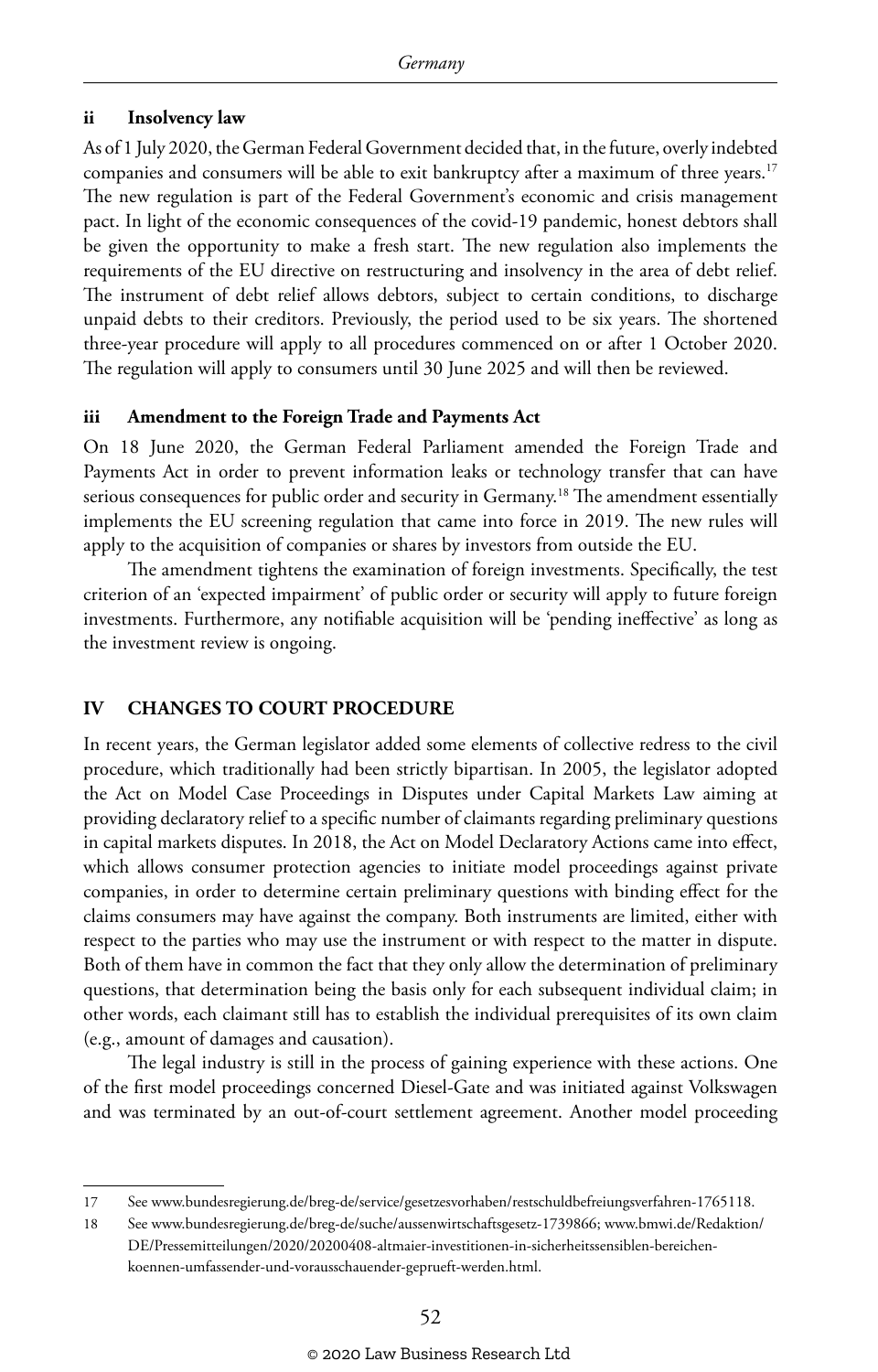was brought by a consumer organisation against the savings bank of Leipzig. The consumer organisation accused the bank of paying too low interest rates and sought declaratory relief on whether contractual interest rate fixing clauses were invalid. The Dresden Higher Regional Court granted the declaratory relief; an appeal is currently pending with the BGH.19

Given the limitations of the aforementioned instruments, it is noteworthy that a new instrument for class action will be introduced within the next two years. Already in 2018, the European Commission proposed a new directive on representative actions for the protection of collective interests of consumers.20 A political agreement was reached in June 2020 but still needs to be ratified by the European Parliament and the European Council. Once the directive is in effect, Member States will have two years to implement it in their national laws. The new instrument will allow consumer protection agencies to file cross-border claims directly for payment of damages.

In addition, the BGH opened the door for registered debt collection agencies to enforce uniform claims assigned to them on a trust basis. Previously, such fiduciary assignments were often held to be invalid due to a breach of the Legal Services Act; this is because the main subject of the agencies' activities was considered as rendering legal advice, which was reserved for attorneys-at-law.21 The BGH now favoured a more liberal approach towards debt collection, allowing all measures in connection with the collection and enforcement of the claim. This includes claims being initiated in the name of the collection agency.<sup>22</sup>

The aforementioned decision concerned a claim for repayment due to excessive rent payments under the Rent Limitation Act of the City of Berlin. However, it is also groundbreaking for numerous companies in the digital industry, offering online services for assessing and collecting any kind of uniform claims, including claims against the financial industry. Though the decision does technically not concern a class action, it paves the way for enforcing small uniform consumer claims in a more or less automated way. Thus, it leads in the same direction as class actions.

#### **V INTERIM MEASURES**

In general, there are two instruments of interim relief under German law: seizure and injunction. A seizure can be *in rem* in order to secure subsequent enforcement of a monetary claim against movable or immovable property, if such enforcement is considered to be in jeopardy. Furthermore, a seizure in person may be available by arresting a debtor to ensure compulsory enforcement against the debtor's property, when such enforcement is at risk. In cases that it is necessary to protect a party's rights or otherwise to avert significant disadvantages, an injunction may be available to either maintain the status quo or provide a temporary status in a legal relationship that is in dispute.

In all cases, seizure and injunction must not result in a final decision on the merits of a case. At the discretion of the courts, orders containing seizures or injunctions can be

<sup>19</sup> OLG Dresden, judgment of 22 April 2020, court reference: 5 MK 1/19.

<sup>20</sup> COM/2018/184.

<sup>21</sup> BGH, judgment of 30 October, court reference: XI ZR 324/11; judgment of 11 December 2013, court reference: IV ZR 46/13; judgment of 21 October 014, court reference: VI ZR 507/13; judgment of 11 January 2017, court reference: IV ZR 340/13; judgment of 21 March 2018, court reference: VIII ZR 17/17.

<sup>22</sup> BGH, judgment of 27 November 2019, court reference: VIII ZR 285/18.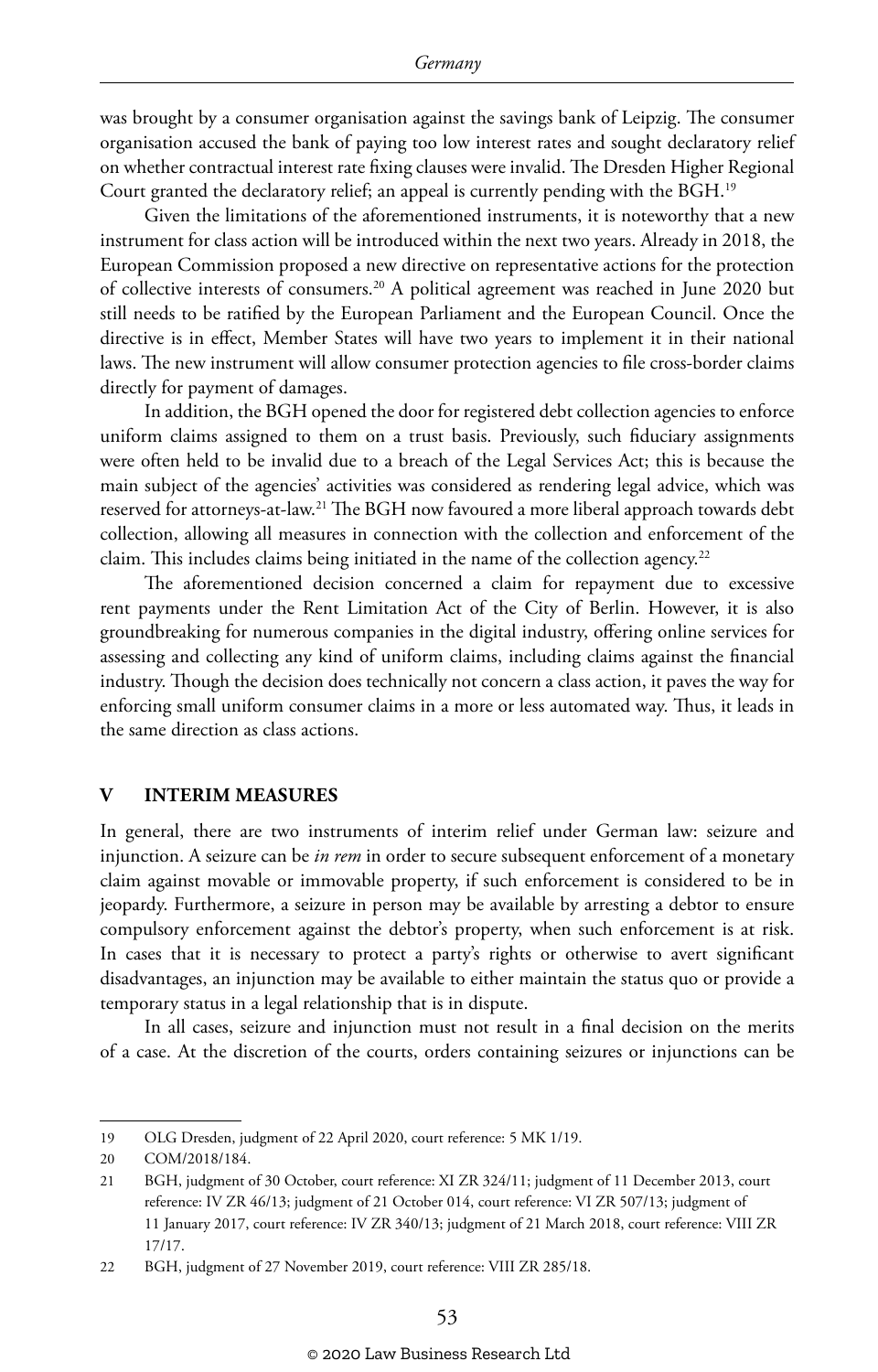granted *ex parte* or after hearing both parties. If the proceedings are not already pending, the rendering court is legally obliged to order, upon application by the debtor, court proceedings to be commenced within a certain period determined by the court.

In banking law disputes, interim relief is frequently an issue in cases concerning standby letters of credit and similar forms of bank guarantees. This is particularly the case in disputes regarding cross-border transactions, where the applicant suspects that the money, once disbursed to the beneficiary, cannot be successfully reclaimed because a repayment had to be claimed for and enforced in another jurisdiction. In these situations, it is undisputed that the applicant (i.e., the debtor in the underlying transaction) may apply for an injunction to enjoin the beneficiary (i.e., the creditor in both the underlying transaction and the LoC) from drawing the LoC issued in favour of him, provided that the prerequisites for an injunction are met, in particular when there is prima facie evidence that the drawdown would be a misuse of the creditor's rights in the underlying transaction.<sup>23</sup> However, neither the issuing nor the nominated banks are obliged to respect an injunction that was issued against the beneficiary. The BGH held that an injunction issued to restrain the beneficiary from exercising his right under the LoC does not provide sufficient evidence of obvious misuse, so that the issuing and the nominated bank are not obliged to comply with the injunction against the beneficiary.<sup>24</sup>

Therefore, applicants often attempt to apply directly for interim relief against the issuing bank, enjoining the bank to disburse the LoC towards the beneficiary. On the merits, it is clear that the bank may only refuse to disburse the LoC, in case it is evidently clear that the beneficiary breaches the contract in drawing the LoC. However, it is disputed whether, even in the case of an abuse by the beneficiary; an injunction against the bank is available at all. In the past, courts held that the applicant might prevent its bank from disbursing the LoC to the beneficiary.<sup>25</sup> Conversely, more recent judgments deny the availability of this measure in general. The courts argue that the issuing bank, when disbursing the LoC, would be acting on its own risk and that the question, whether or not it was entitled (and obliged) to honour the LoC, only had to be decided subsequently when the bank claims recourse against the applicant.<sup>26</sup>

As an alternative to the aforementioned interim measures under German national law, the Regulation (EU) No. 655/2014 provides for a European Account Preservation Order (EAPO), in order to ensure the subsequent enforcement of a creditor's pecuniary claim by freezing the debtor's bank accounts in cross border cases. With the exception of certain claims (family, inheritance, insolvency and social security law as well as arbitration), the EAPO applies to pecuniary claims in civil and commercial matters, provided either the competent court or the creditor are located or domiciled in another Member State than the one where the bank account is maintained. The preservation order is available in all cases where a judgment has already been rendered or proceedings are pending or about to be initiated. It requires a real risk that the subsequent enforcement of the creditor's claim might be in jeopardy and – unless a judgment has already been rendered – sufficient evidence of a likelihood that the creditor will succeed on the merits.

<sup>23</sup> OLG Stuttgart, judgment of 20 January 2015, court reference: 10 U 102/14; *Vollkommer in: Zöller* Commentary on the Civil Procedure Code, 33rd edition 202018, Section 940, margin No. 8.4.

<sup>24</sup> BGH, judgment of 10 October 2000, court reference: XI ZR 344/99.

<sup>25</sup> OLG Frankfurt, judgment of 3 March 1983, court reference: 10 U 244/82.

<sup>26</sup> OLG Stuttgart, judgment dated 14 November 2012, court reference: 9 U 134/12; *Vollkommer in: Zöller*, Commentary on the Civil Procedure Code, 33rd edition 2020, Section 940, margin No. 8.4.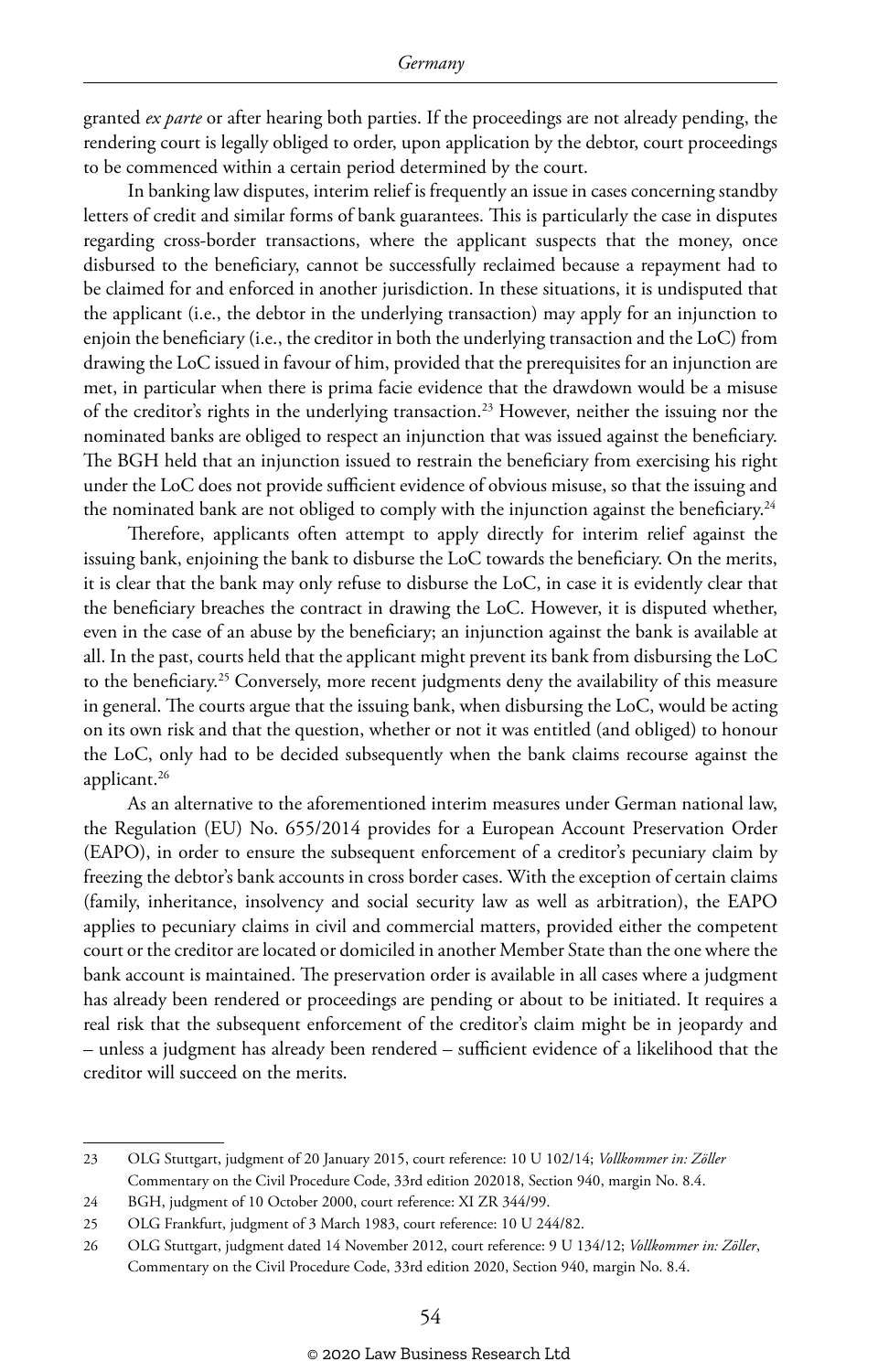#### **VI PRIVILEGE AND PROFESSIONAL SECRECY**

Under the German code of civil procedure, there is no general pre-trial discovery or disclosure obligation. Each party of a proceeding has to submit the facts and documents supporting their claim. Only under restricted circumstances, a court may direct one of the parties or a third party to produce documents, records or any other material in their possession, namely that (1) one of the parties made specific reference to the details of such documents in the course of the proceedings and its relevance for the case; and (2) the applicant sets forth the reasons why the party itself cannot produce the document but believes that the other party has the document in their possession. In general, the third party could also be an attorney. However, an attorney must not be directed to produce documents, if he or she is entitled to refuse to testify (which is usually the case).

Because of these restricted rules, document production is scarcely used in civil proceedings, the question of privilege and professional secrecy is rarely raised and, therefore, often is of no importance in civil proceedings. The BGH recently upheld the very restricted approach to pre-trial discovery and document production: The case concerned a consumer loan agreement in which the borrower had exercised its right of withdrawal. Although the law generally provides that, in case of revocation, the contractual performances received by each party as well as the emoluments taken are to be returned, the court rejected a claim by the borrower for disclosure of the bank's specific emoluments taken from the loan amount in dispute. The court argued that there is no specific obligation by the bank to disclose its business secrets, because the consumer could rely on the general assumption that the bank had taken emoluments in the amount of the statutory interest rate.<sup>27</sup>

However, there might be an exception to the application of privilege and professional secrecy rules in case a civil claim may also be based on criminal offences. In general, attorneys are bound to secrecy and a breach of such duty may constitute a criminal offence. In order to enforce and protect such duty to secrecy, attorneys also have the right (and obligation) to refuse testimony on matters covered by their duty to secrecy in both civil and criminal proceedings. Despite this duty to secrecy, criminal investigators have recently confiscated documents and reports held by external lawyers in a number of high-profile cases. For example, Jones Day has been raided in relation to the VW emission scandal and Freshfields has been raided in relation to the near bankruptcy of (former) HSH Nordbank AG. In these cases, the external law firms had been hired to conduct internal investigations and have submitted internal investigation reports to their clients. Generally, the criminal procedure code provides that in cases where criminal charges have been brought against a defendant, certain documents – including documents in the possession of an attorney as well as all documents relating to attorney-client communications – are exempted from confiscation by the investigating authorities. However, in the aforementioned cases, the investigators argued that there is no general prohibition to seize such reports and any related documents, but rather the question of seizure would depend on the individual content of the documents. In particular, the interviews of employees would not be subject to the legally protected 'bond of trust' between the attorney and the client. Lower courts upheld these decisions.<sup>28</sup> Unfortunately, the question has not yet been scrutinised by higher courts and thus remains

<sup>27</sup> BGH, judgment of 17 April 2018, court reference: XI ZR 446/16.

<sup>28</sup> LG Hamburg, resolution of 15 October 2010, court reference: 608 Qs 18/10.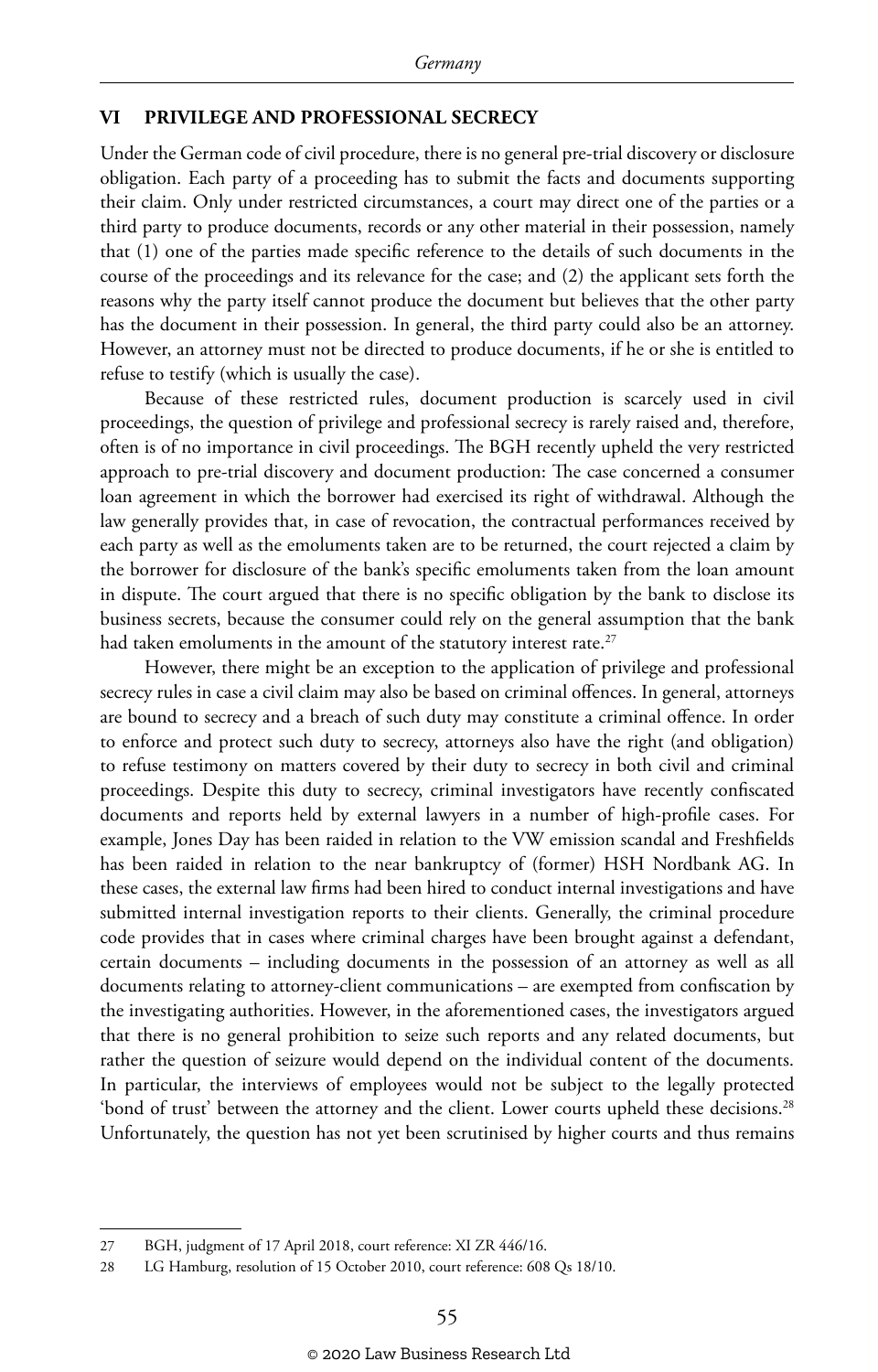unclear. Though Jones Day filed a constitutional complaint, the constitutional court refused to decide on the merits, arguing that Jones Day – as a US-based law firm – could not claim a violation of the basic rights under the German constitution.29

Once the investigation authorities have seized documents, any person having a legitimate interest may demand access to the records and could then also make use of them in civil proceedings. This is also a frequent strategy of claimants in banking litigation cases.

#### **VII JURISDICTION AND CONFLICTS OF LAW**

Banking disputes are typically based on contract law. Contracts usually contain choice of law clauses as well as forum clauses usually complying with the Brussels Ia-Regulation. Jurisdiction and conflicts of law issues therefore rarely play a role in banking law disputes. Only in rare cases is the standing of a party under discussion. These cases concern parties, which are founded and have their seat in a jurisdiction outside the European Union, but are in fact administered in another jurisdiction.

The number of cases dealing with jurisdiction and conflicts of law issues could increase in case of a hard Brexit, in particular with respect to private limited companies under English law being administered in Germany. In the past, due to lower founding requirements and advantages regarding liability, a significant number of companies having their administrative seat in Germany made use of English company law. These companies were either limited companies under English law or a combination of a German private limited company with an English Ltd as its general partner (Ltd & Co KG). Despite a number of legal questions and disputes arising in the context, courts tended to generally admit these forms of corporations in accordance with EU-law and the freedom of establishment. However, if the UK and the EU do not reach a trade agreement after the current interim period, which expires by the end of 2020, then such companies will no longer be able to rely on the EU freedom of establishment. Instead, German national conflict of law rules would apply, providing for the 'real seat' theory, instead of the incorporation theory recognised under Anglo-Saxon law. As a result, companies founded and registered in the UK, but having their real (administrative) seat in Germany, could face serious problems in court as they could be denied standing in German courts. This would not apply, however, to English law companies, which also have their administrative seat in the UK.

Further, in the case of a hard Brexit, UK companies filing a lawsuit in Germany could be ordered to provide collateral for the defendant's legal expenses according to the German code of civil procedure. In general, only plaintiffs from outside the European Union or the European Economic Area have to provide a security deposit covering the costs of the proceedings, if the defendant were to demand one. Exceptions apply, if, due to international treaties, no such security deposit may be demanded. Germany and the United Kingdom entered into the Convention for the Reciprocal Recognition and Enforcement of Judgments in Civil and Commercial Matters on 14 July 1960 (the German-British Convention). The convention excluded the provision of security deposits from parties domiciled in either state and was applicable until the Brussels I Regulation came into effect. It is unclear whether the German-British Convention will be automatically reinstated in case of a hard Brexit.

<sup>29</sup> BVerfG, resolution dated 27 June 2018, court reference: 1287/17, 2 BvR 1583/17.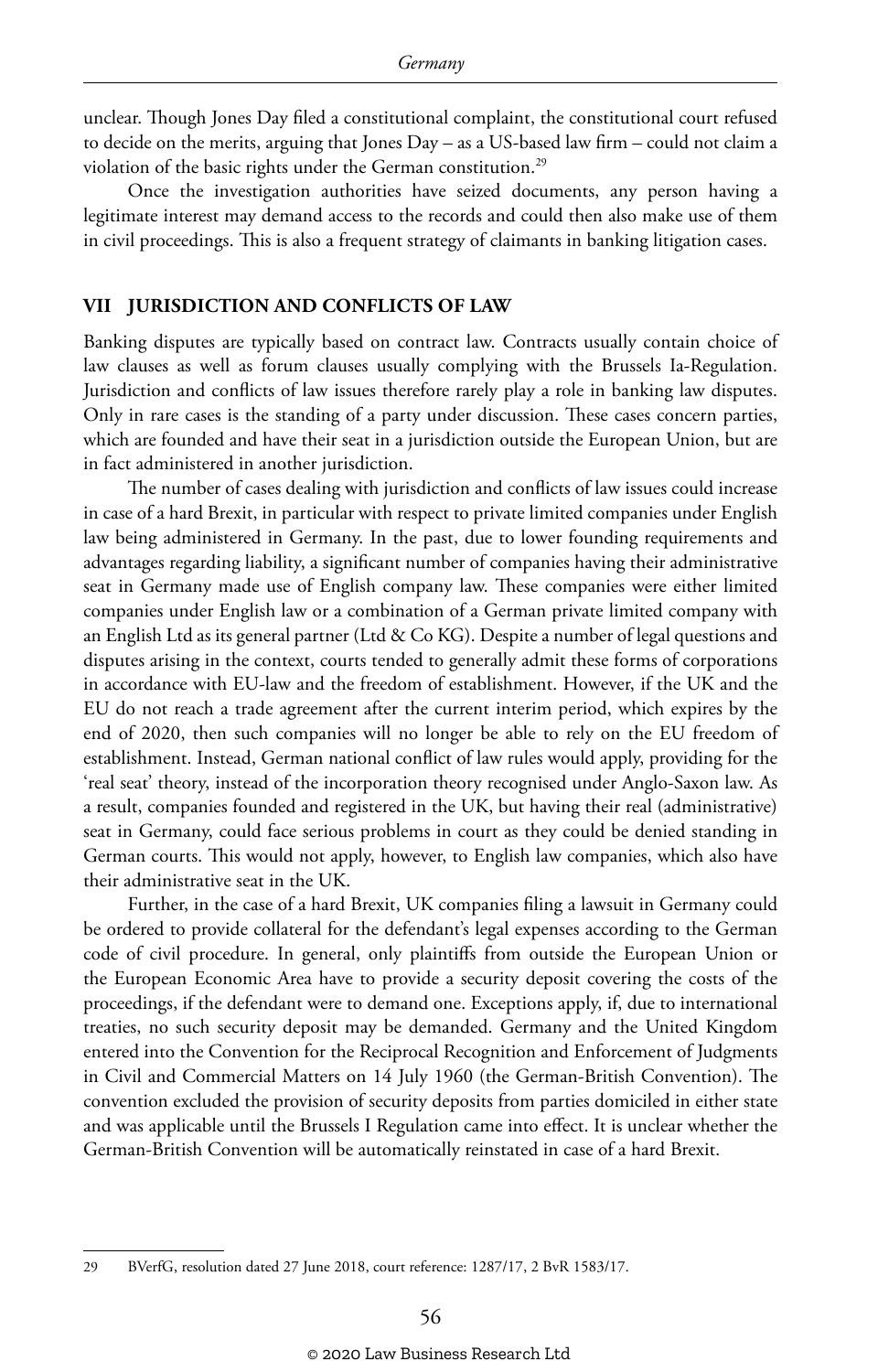#### **VIII SOURCES OF LITIGATION**

Typical scenarios in banking disputes concern mis-selling cases and prospectus liability when the customer relied on incorrect information or flawed advice, or both, by the bank. German law provides for an informed investor concept: the mere commencement of a conversation between a bank and its customer concerning an envisaged investment by the customer and his or her request for a recommendation by the bank constitutes an implied advisory agreement.<sup>30</sup> Under this contract, the advice rendered by the bank has to be investment and investor-friendly; that is, the bank has to inquire about the customer's experience and knowledge as well as his or her risk awareness and personal financial circumstances, including the income and wealth position and the purpose and duration of the envisaged investment. Further, the bank has to evaluate all publicly available information with regard to the recommended investment and must inform the customer about the main risks. A negligent false statement is considered a breach of contract, resulting in a damage claim for unwinding the sale. In this regard, the courts argue that there is an actual presumption that the customer would have refrained from making the investment if properly advised. Similarly, prospectus liability requires a prospectus to disclose all risks and circumstances relevant for the investment decision fully, completely and correctly.

As mentioned above, a significant number of cases in recent years concerned disputes for revocation and unwinding of consumer loan agreements.<sup>31</sup> It appears that further cases are still pending in lower courts. As the dispute between the BGH and the ECJ described above shows, the BGH is currently trying to suppress these lawsuits and mostly rejects new claims, either by arguing that the banks could rely on the model instruction pre-formulated by the legislator, $32$  or that the consumer's right of withdrawal was forfeited. $33$  It remains to be seen whether this line of decisions will finally stop the wave of lawsuits.

Given the current economic environment, a number of cases concerning fee and interest issues are pending. The questions in dispute are whether fees requested by the banks are invalid due to a breach of the law on standard business terms $34$  or how long, if any, banks are bound to long-term high-yield interest rates.

#### **IX EXCLUSION OF LIABILITY**

Clauses excluding a bank's liability or narrowing the scope of contractual duties in order to reduce the risk of liability are frequently used in contracts. Still, they rarely prevent customers from filing a lawsuit because courts frequently consider such clauses as general terms of business, and hold them invalid according to the law on standard business terms. Notably, German courts frequently hold that a restriction of liability for a party's main contractual obligation is void.

<sup>30</sup> BGH, judgment dated 6 July 1993, court reference: XI ZR 12/93.

<sup>31</sup> Cf. Section II.1.

<sup>32</sup> See footnote 8.

<sup>33</sup> BGH, judgment of 21 January 2020, court reference: XI ZR 465/18; resolution of 23 January 2018, court reference: XI ZR 298/17; resolution of 3 December 2019, court reference: XI ZR 100/19.

<sup>34</sup> See above Section II.2.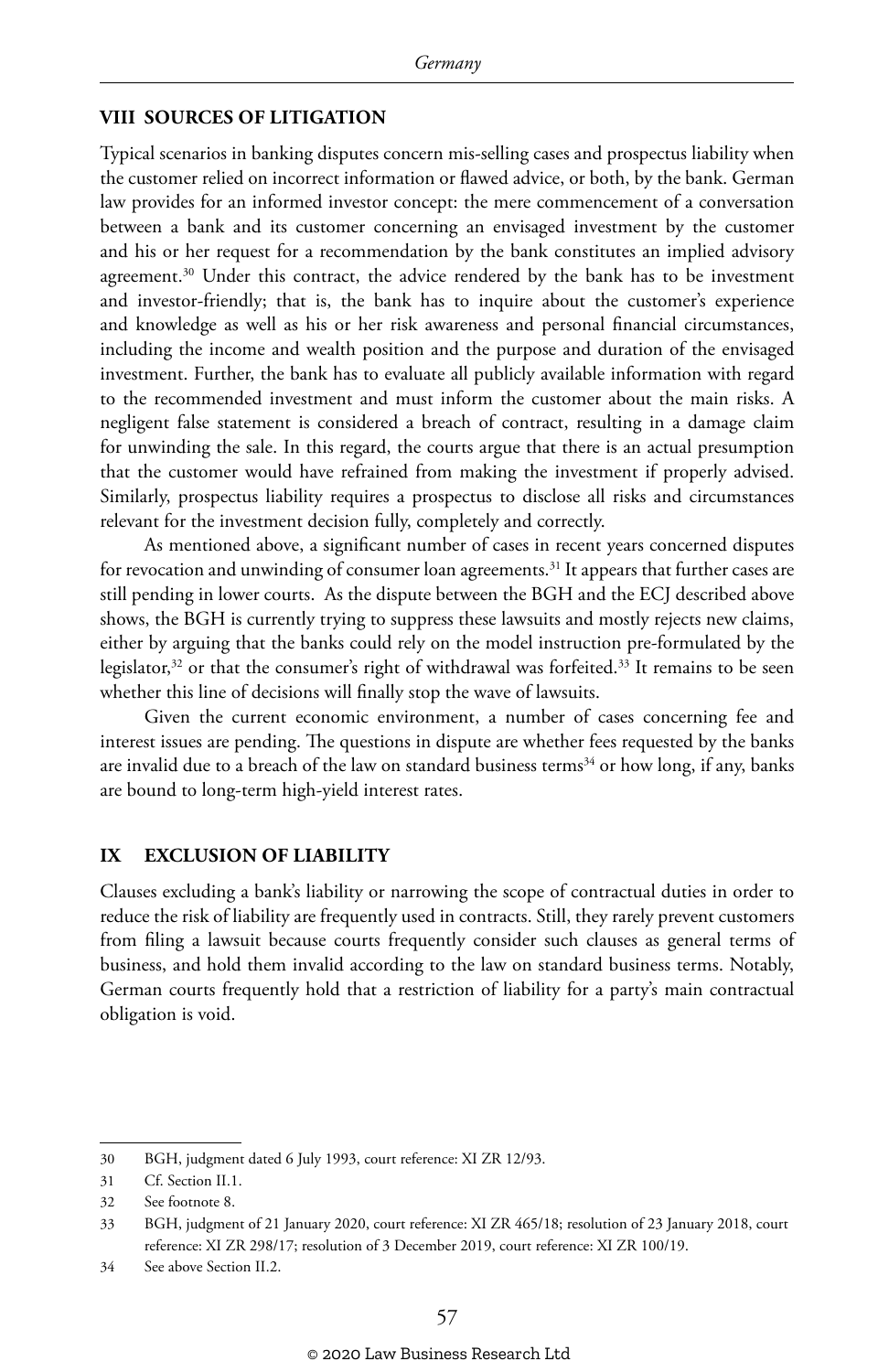#### **X REGULATORY IMPACT**

Despite increasing regulation, regulatory law has almost no impact on civil law banking disputes. Most disputes are based on contractual or statutory provisions under German civil law. German courts frequently hold that regulatory law has no general direct effect in civil law contracts because it serves a different purpose. There is a direct effect only in cases the law explicitly orders so.<sup>35</sup> Without such explicit order, the BGH refuses to even consider regulatory law when interpreting a civil law contract (unless such contract directly refers to provisions under regulatory law).36

Exceptions may apply under the law of torts, which provides for a damage claim in case of a breach of statutory law, provided that such statutory law is intended to individually protect another person.37 Whether or not a tort damage claim may be based on a breach of regulatory law depends on the individual statutory provision in dispute. In this respect, German courts are also rather reluctant to grant individual claims, again arguing that regulatory law serves different purposes, in particular to protect the banking system or the public in general and not individuals. For example, whereas the offering of banking services without licence was considered a violation of individual protection, the prohibitions on insider trading as well as ad-hoc publicity and market manipulation were not considered laws designed to protect individuals.38 Thus, a tort action may only rarely be based on regulatory law.

However, the legislator only recently expanded the scope of action for the Federal Financial Supervisory Authority (BaFin). In 2015, the act for the protection of small investors came into effect. Inter alia, it allows BaFin to intervene against the sale and distribution of individual financial products causing concerns regarding the protection of investors or considered dangerous for the normal course or integrity of the financial markets. On the basis of this law, BaFin issued two decrees in 2019, aiming at the prohibition of binary options and contracts for difference.<sup>39</sup> According to the German Civil Code, contracts violating these decrees will be held void.<sup>40</sup> So far, BaFin has not issued further decrees in 2020.

#### **XI OUTLOOK AND CONCLUSIONS**

The overall economic situation will remain challenging in the upcoming months. ECB's low interest rate policy will continue, particularly in light of the economic problems following the covid-19 pandemic. The banks will keep struggling with the economic environment.

Collective action will likely continue to rise in the future. This is not only because of a general trend for more collective action. In addition, new business models have emerged offering the enforcement of consumer claims. Consumer protection agencies are supporting this trend and increasingly try to use instruments for collective relief. It remains to be seen whether the instruments currently available under the German civil procedure will be further eased.

<sup>35</sup> BGH, judgment dated 29 April 2014, court reference: II ZR 395/12.

<sup>36</sup> BGH, judgment dated 29 April 2014, court reference: II ZR 395/12.

<sup>37</sup> Section 823 par. 2 German Civil Code.

<sup>38</sup> BGH, judgment dated 7 July 2015, court reference VI ZR 372/14; judgment dated 13 December 2011, court reference: XI ZR 51/10; Wagner in Munich Commentary on the German Civil Code, 7th edition 2017, margin No. 505 et seq.

<sup>39</sup> See www.bafin.de; references: VBS 7-Wp 5427-2018/0046 and VBS 7-Wp 5427-2018/0057.

<sup>40</sup> Section 136 German Civil Code.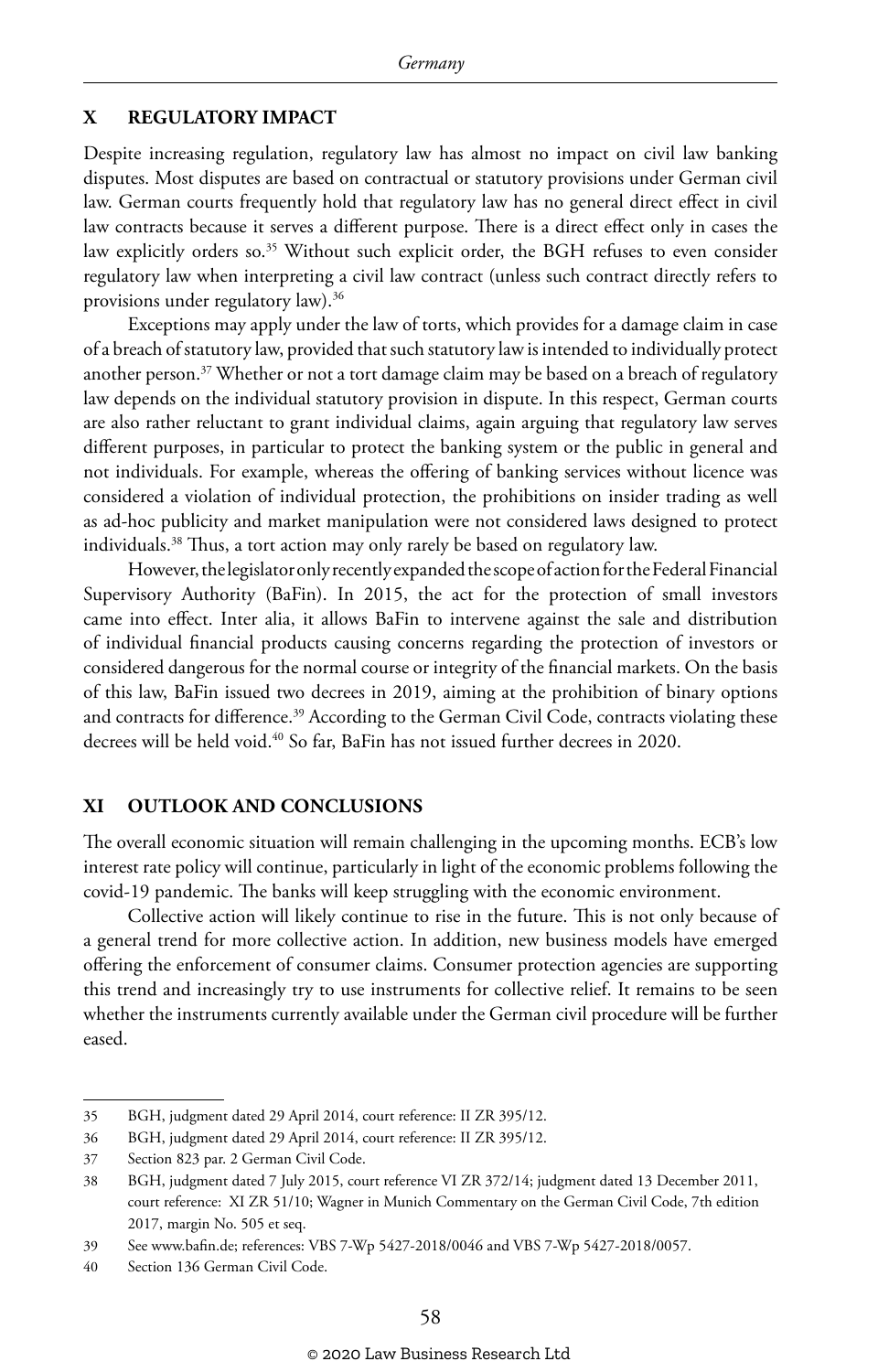#### **Appendix 1**

# ABOUT THE AUTHORS

#### **MARCUS VAN BEVERN**

#### *Kantenwein*

Marcus van Bevern is an attorney-at-law specialising in banking and capital markets. He advises in banking- and capital market-related litigation and arbitration as well as in financing transactions. He is also regularly appointed as arbitrator in arbitration proceedings. Until 2006 he worked in the litigation and arbitration department of an international law firm, where he represented, among others, national and international financial institutions in complex litigation and arbitration matters. Later he became in-house counsel and head of transaction management in an internationally active German finance group. At the end of 2009 he joined Kantenwein.

#### **KANTENWEIN**

Theatinerstraße 8 80333 Munich Germany Tel: +49 89 8996 86 0 Fax: +49 89 8996 8686 marcus.vanbevern@kantenwein.de www.kantenwein.de